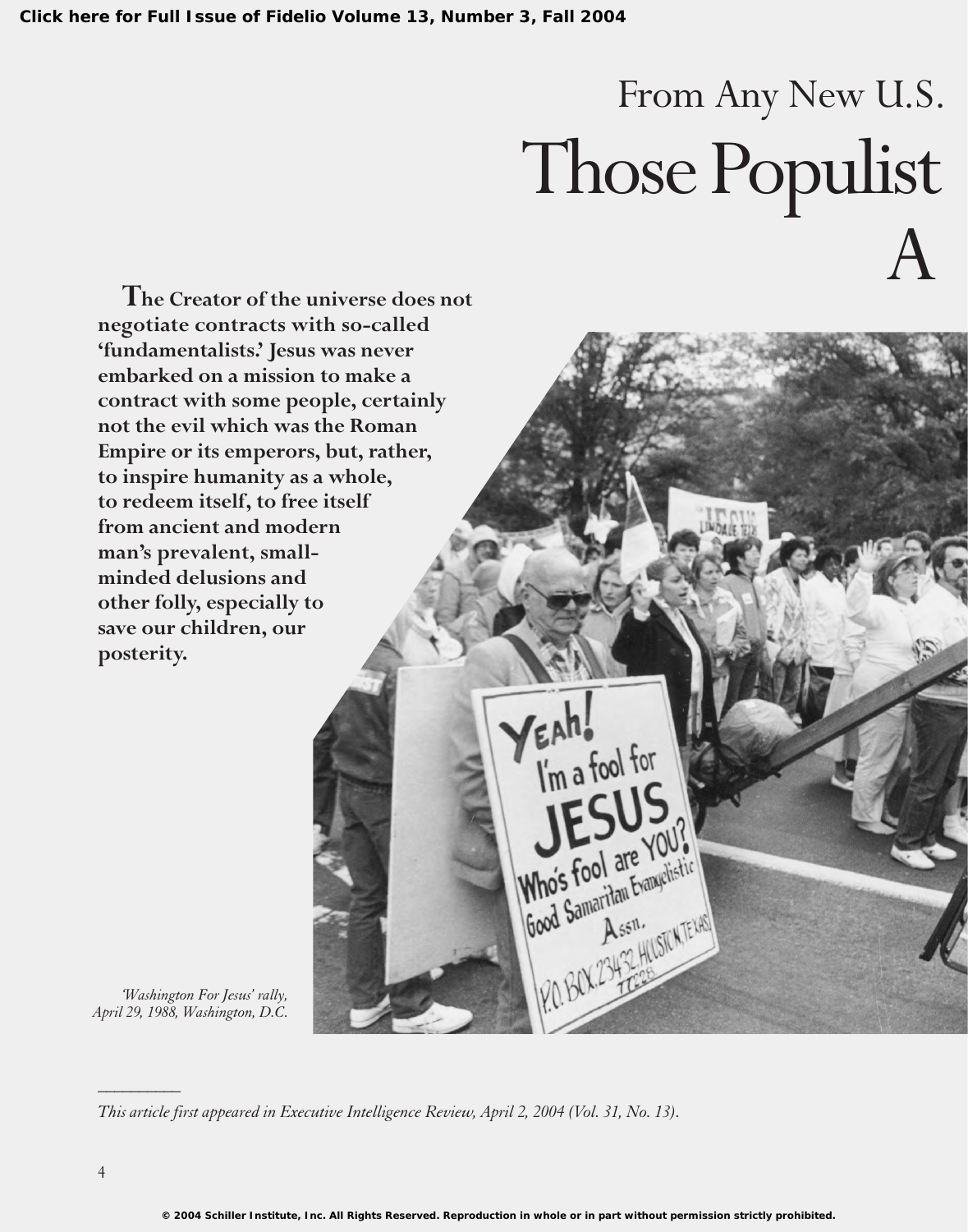# President Who Actually Thinks Fools Who Would Seek Contract Even With God

EIRNS/Stuart Lewis

by Lyndon H. LaRouche, Jr. March 7, 2004

**We have now reached the outer limit of the continued existence of a European civilization which continues to tolerate the massinsanity induced in the so-called Baby-Boomer generation.**

**Yet, the situation is not hopeless. The now-inevitable collapse of the present world monetary-financial system, shuts off the source of psychic sustenance on which the self-confident reign of this mass-psychosis depends. The popular perception of the world depression now already onrushing in fact, weakens the collective selfconfidence in that reigning delusion which rules the Baby-Boomer generation's elites. It creates an opening for a new cultural paradigm-shift, turning back toward what may be judged the best of what we had during the 1933-1964 interval, while debriding those influences which had misled our culture into what became the follies of the Baby-Boomer generation's reign.**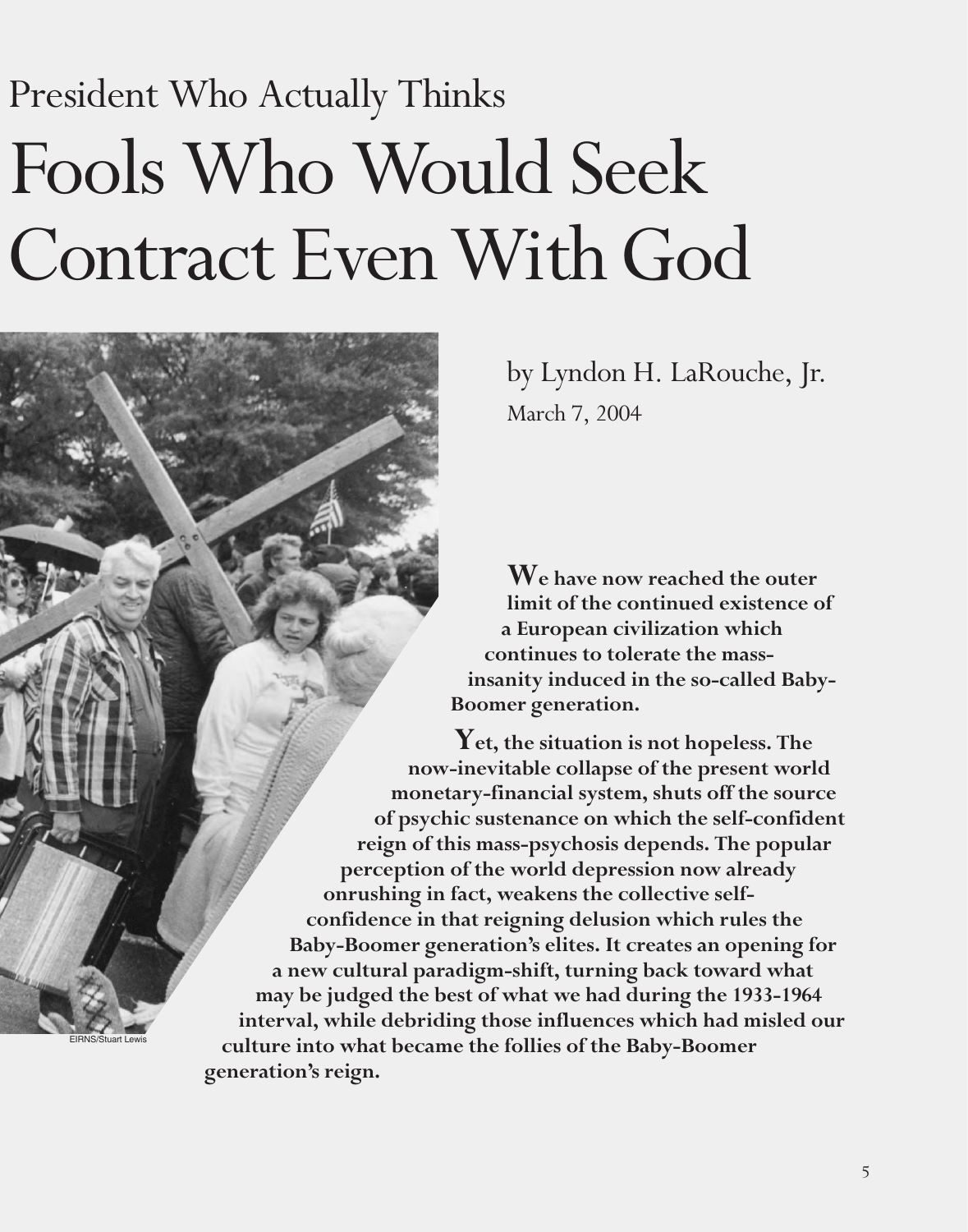#### 1.

# A Lesson From History

More than 1,000 years ago, a dirty agreement was reached among Venice's financier oligarchy, the pro-irrationalist clerics of Cluny, the Norman chivalry, and that Mathilde of Tuscany who was the founder of what was to become the hegemonic, Welf (Guelph) dynasty of Europe. It was this medieval "coalition of the willing" which produced the Crusades, the Inquisition, and all the kindred, *ultramontane* evils against humanity characteristic of medieval Europe. This wicked agreement of that time produced then those horrors which led, ultimately, and fatefully, into that great "New Dark Age" of Fourteenth-century Europe, which, after about two generations, had wiped an indicated one-half of Europe's local communities from the political map, and had reduced the level of the population by an estimated one-third.

Something like that catastrophe could happen again. Indeed, although, hopefully, that is not yet inevitable, it is, at this moment, no less than a highly probable risk. Today, those arrogant fools, such as our contemporary assortment of so-called "right-wing religious fundamentalists," those same fools who would put their faith in Mel Gibson's or some other right-wing fanatic's illiterate interpretation of the Bible, as an imagined such a contract, would bring on such a new, implicitly, systemically global catastrophe.

The Creator of the universe does not negotiate contracts with so-called "fundamentalists." Jesus Christ was judicially murdered by command of the Satanic Roman Emperor Tiberius' Procurator for occupied Judea, Pontius Pilate, who was the only authority on the ground qualified, under Roman imperial law, to order a public crucifixion. Jesus was never embarked on a mission to make a contract with some people, certainly not the evil which was the Roman Empire or its emperors, but, rather, to inspire humanity as a whole, to redeem itself, to free itself from ancient and modern man's prevalent, small-minded delusions and other folly, especially to save our children, our posterity.

The Apostles Peter and Paul were judicially murdered, in Italy, by the Roman imperial authority, in the same way, for reason of the same charge by the Roman imperial authority. It is the Mel Gibsons and their like, like the figure of the Grand Inquisitor from Dostoyevsky's *The Brothers Karamazov,* who represent the present-day Martinist-Synarchist mimickry of ancient imperial Rome; who slaver over the image of the torture and murder of Jesus Christ, murdered by Rome as "The

King of the Jews." They slaver, as Mel Gibson did, in the spirit of the Grand Inquisitor Torquemada, who, like a cannibal, relished the monstrous torture and immolation of the Christians and others whose judicial murder he directed.

The Fourteenth-century New Dark Age which was caused by Venice's assumption of the heritage of Roman imperial policies and practices, also weakened the power of the ruling, Venice-led coalition's medieval financier interests. Venice and its usurious Lombard bankers, such as the Florence House of Bardi, thus temporarily weakened their own power to the degree, that it was feasible for others to launch that great Renaissance of the Fifteenth century, the Renaissance which produced modern civilization with its founding of modern science, its restoration of Classical principles of reason, and the founding of the modern nation-state based on the constitutional principles later embedded in the U.S. 1776 Declaration of Independence and Preamble of our Federal Constitution.

However, when Venice, in the latter half of the Fifteenth century, had begun to regain much of its former power, by aid of its success in orchestrating the fall of Constantinople, Venice used that power to attempt to destroy modern European civilization, with a wave of the combined effects of the Satanic evil which was the Inquisition, combined with a wave of religious and related warfare spread across Europe during the interval 1511- 1648. It was only in 1648, when slave-trading Hapsburg Spain, and other peoples, had nearly destroyed themselves by their part in those evil pranks, that a Europe led by France's Cardinal Mazarin, negotiated that great 1648 Treaty of Westphalia, on whose central principles all civilized forms of European civilization have depended, since then, up to the present time.

Now, to understand the threatened condition of the institutions and popular opinion of the people of the U.S. today, it is urgent that we consider the subject of this present report: a lesson to be learned from that Sixteenthcentury period when Venice's puppet, the Spain of the Inquisition and the Hapsburgs, was leading Europe back into what some modern historians have classified, most plausibly, as that "Little New Dark Age" of the 1511- 1648 interval. To this purpose, look at the cases of a series of leading heroes from that Sixteenth century, notably Erasmus of Rotterdam, England's Sir Thomas More, France's François Rabelais, Spain's Cervantes, and that great student of Thomas More's work on history, England's Shakespeare. The most prominent, and still durable feature of the published work of those great intellects of that time, was their attention to Folly and its Fools.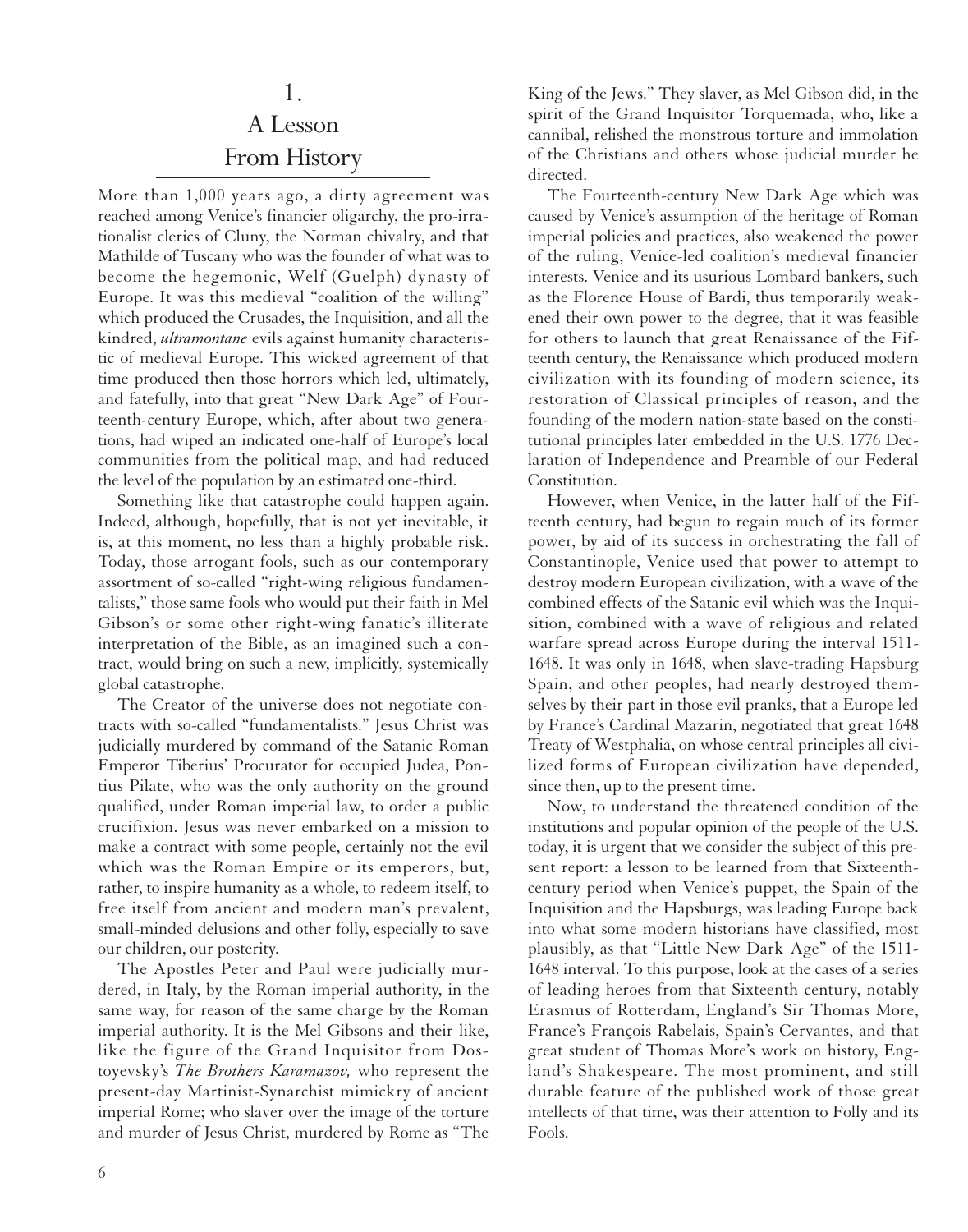We must learn the lessons, for today, of such folly's effects on the history of civilizations past.

## When Fools Play God Today

Do not put the blame on the fools of Virginia, even though those fellows do provide relevant clinical examples of the rampant folly of our times.

Consider, dear Virginia, those dangerously queer sorts of local populists you have harbored, even the loony types found among admirers of sadistic Christ-beaters such as actor Mel Gibson, and their like. Those are the wretches we meet from among both wild-eyed, right-wing, often Pope-hating, pro-fascist gnostics who call themselves Catholics; and their closest confederates, the Nashville Agrarian types of, also rabidly right-wing, so-called Protestant fools.

To meet my exemplary responsibilities as historian and patriot on this feature of current life in Virginia, I must summarize the background to the recent terror which struck Spain.\*

As I have outlined in my account of the current turning-point in global history since 1763, the great struggle for continued existence of the U.S.A. has put our republic into perpetually recurring conflict with the pranks unleashed upon this planet by that neo-Roman Empire, of the British East India Company, led then by the most Satanic figure of the moment, Lord Shelburne. The aspect of that to be emphasized in the immediate setting of this present report on the subject of Folly, is that newly minted British Empire's creation of a freemasonic cult, within France, known, then, as the Martinists of the Satanic admirer of the Inquisition's Torquemada, Joseph de Maistre, that freemasonic network of financier-oligarchs and their hatchet-men, known later as the Synarchist International which launched the fascist tyrannies of 1922-1945 upon Continental Europe.

During the interval of those fascist tyrannies, the Nazi Party's Berlin office had used its Spanish tool, Franco's Spain, to establish a Nazi-run Synarchist network among the admirers of Mexico's Emperor Maximilian, such as Mexico's Cristero faction, and the like, throughout Central through South America. Up through approximately 1941, the U.S. military intelligence and related services had essentially uprooted this Nazi network from Mexico southward, and had uncovered the financier oligarchy behind the Nazi-allied Banque Worms syndicate in wartime France. However, at approximately the moment U.S. President Roosevelt died, the right-wing, pro-Synar-

 $\overline{\phantom{a}}$ 

chist faction within the U.S. command, as merely typified by the Dulles brothers and James Jesus Angleton, made a sharp right-wing turn toward intended war against the Soviet Union. The turn against the Vatican's Monsignor Montini, which continued up to his later election as Pope Paul VI, was a reflection of that pro-Nazi turn in the activities of Dulles, Angleton, *et al.* which almost instantly followed the death of FDR.

For that latter purpose, these right-wing Anglo-American circles, adopted and protected a hard-core of the Nazi security apparatus, including the husband of Hjalmar Schacht's niece, Otto "Scarface" Skorzeny. These Nazis, now based pivotally in Franco's Spain, were re-established throughout Central and South America southwards, and also within what became the secret security apparatus of the NATO organization. This is the network which orchestrated the so-called "Strategy of Tension," or "Compass Plot" terrorism and drug-trafficking operations throughout Europe during the 1969- 1980 interval, and also, still later, throughout Central and South America.

Now, that Synarchist International faction of Francolinked old-Nazi apparatus, has unleashed against Spain, a "Strategy of Tension" form of terrorism from the pages of the 1980 Bologna train-station bombing. There is a ready Synarchist-International-directed organization throughout Italy, France, Spain, and Central and South America, an organization built on the root-stock of the replanted Nazi security apparatus, now being deployed against many targets but aimed chiefly against the Americas, including the territory of the U.S.A. Only a credulous amateur, or the customary simply lying, official fools appear to believe that the bombing attacks in Spain were the work of either ETA or al-Qaeda.<sup>1</sup>

The orchestration of Mel Gibson's *The Passion,* is a reflection of direct association of Gibson *et al.,* with those Spain-linked Synarchist networks currently based, signif-

 $\overline{\phantom{a}}$ 

<sup>\*</sup> The March 11, 2004 Madrid train bombing–ed.

<sup>1.</sup> The allegation of al-Qaeda's engagement in either the U.S. events of Sept. 11, 2001, or Spain more recently, requires that the reader be educated in the relevant ABC's of post-Hitler secret operations by Anglo-American protected offshoots of the relevant, coopted Nazi-SS apparatus. This apparatus, whose spread is tied to the post-World War II itinerary of Hjalmar Schacht and his in-law Skorzeny, was organized along the lines of the Nazi Allgemeine SS apparatus of Nazi bankers, *et al.* It was a multinational force with assets from many parts of the world, which overlapped the Anglo-American-employed elements of al-Qaeda. The common modalities of the use of aircraft on Sept. 11, 2001, with the use of trains in the Synarchist terror operations of Piazza Fontana, Bologna, and, now, Madrid, do not exclude the use of Anglo-American assets from al-Qaeda circles as expendable bodies to be displayed on the relevant sites in the "9/11" events. Why would Anglo-American nasties include al-Qaeda elements in "9/11"?: simply, Iraqi plausibles were not available dead meat for that occasion.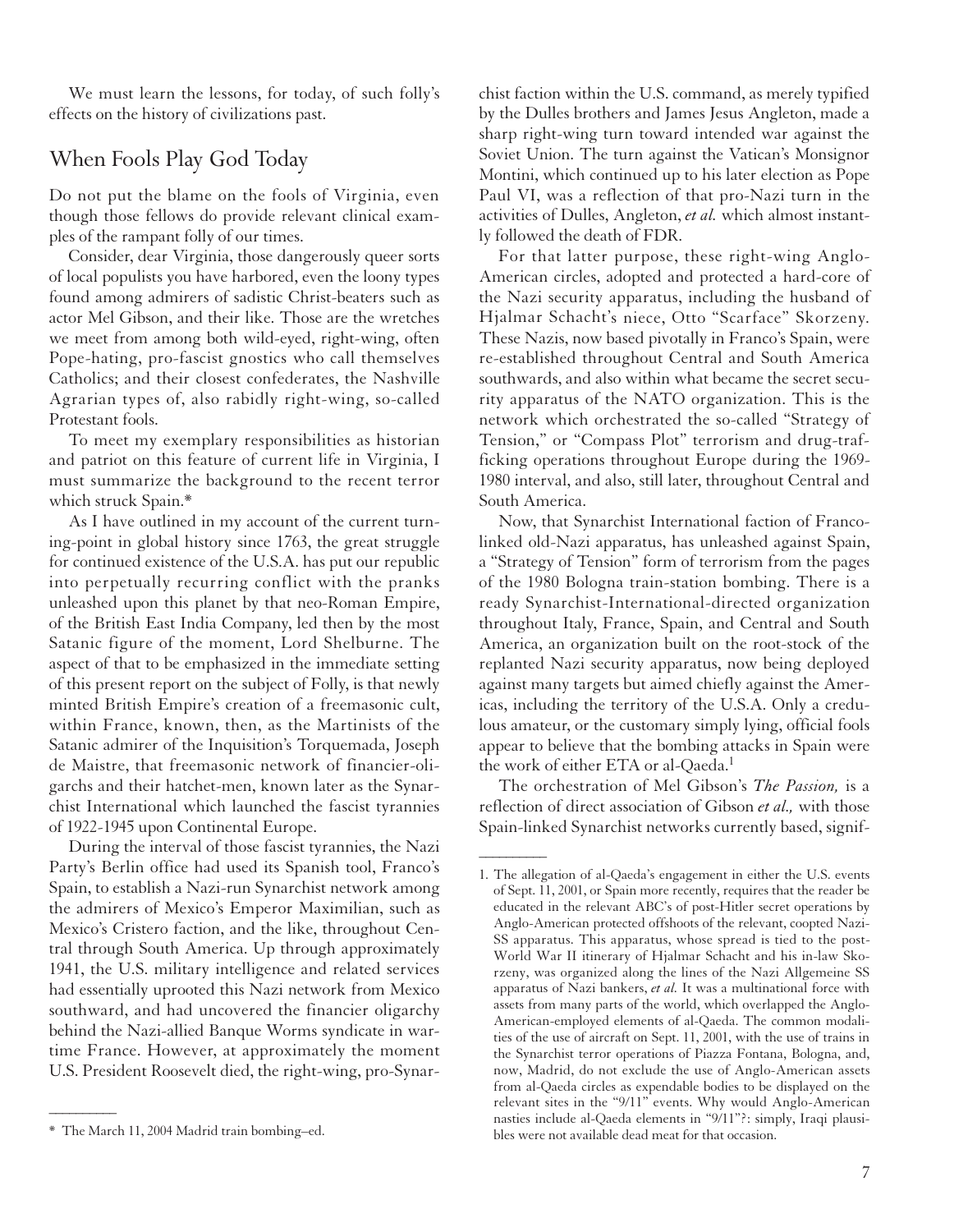icantly, in the Arlington Diocese of Virginia.

This presently continuing outcrop of that presently operational remnant of the Nazi security apparatus, has been my chief adopted foe, by me and by them, reciprocally, since the close of World War II, a Synarchist foe, a relic of the 1922-1945 rampage of fascism, which has been chiefly behind the warfare against me from within polluted regions of the U.S. Justice Department, within André Meyer's *Washington Post,* within the Manatt-Fowler aspect of the Democratic National Committee, and elsewhere, over the recent thirty-odd years.

In a closely related example of these Nazi and related connections from the annals of contemporary Virginia, Supreme Court Associate Justice Scalia, long associated with the meanest fools of that stripe, with his pro-Satanic doctrine of "text," is already long resident in that pocket of Christopher Marlowe's "Dr. Faustus," which is otherwise known as the snuff-box of the "Mr. Scratch" from Stephen Vincent Benet's "The Devil and Daniel Webster." Scalia should already know the murky destination his soul has chosen by his implicitly pro-Confederacy dogma of "text." Such fools, or demons, who read the U.S. Federal Constitution as a contract struck by a populists' conspiracy run behind the back of God, threaten to bring doom down upon anyone credulous enough to believe barely a single word of what they themselves hear themselves saying.

The point is this. The principles which predetermine the consequences of our actions, are universal. They are laws of the universe, existing as such natural laws, whether we chose them or not. Therefore, mankind can not negotiate a business contract with God. Man must discover the laws embedded in that universe of which we are a part, and use our discovery of those laws, as powers by means of which we improve the universe according to the intention embedded in those discovered laws.

No other living creature can effect such an intentional act. Only the ability to discover a universal physical principle, and improve our behavior as that principle implies, as Plato, Kepler, Leibniz, and others have done, enables mankind, if it is willing, to play the role assigned equally to man and woman in the first chapter of Genesis. Little mortal, you can not bargain with the Creator of the universe; you may, at best, find your place in that universe, as Plato showed, by discovering and mastering the laws already embedded there, as Kepler and Leibniz did.

You are the worst of all fools, if you imagine that your so-called literal reading of some part of the text of what you consider some written contract, will, as U.S. Supreme Court Associate Justice Antonin Scalia has argued, magically convey the intention of the Creator into your real experience. Knowledge of universal princi-

ples can not be learned in a typical present-day American populist's version of a "blab school." Such are the fools who would seek to pass into a rent-free Paradise, by forcing their poor children to memorize the meaningless, "single-issue" answers they will need to pass a comprehensive, Diebold-designed, computer-scored multiplechoice examination: conducted by a decree of the man whom fools call, hilariously, "The Education President," George W. Bush, Jr.

However, when we discover a law of the universe, as I have used Carl Gauss's 1799 attack on the populists, his *The Fundamental Theorem of Algebra,* as an example for today's university-age students, and others, we have increased our power in the universe; we are now enabled to willfully choose to invoke that principle, thus gaining a degree of control over our lives which we otherwise lacked.

The U.S. 1776 Declaration of Independence and the 1787-1789 Preamble of the U.S. Federal Constitution, are expressions of such discovered principles of the universe by mankind. These two constitutional foundations of our Federal Republic, contain four subsumed such discovered universal principles. These four phases of universal natural laws are:

- 1. *The Pursuit of Happiness,* as defined by Gottfried Leibniz in such locations as his denunciation of John Locke, in Leibniz's *New Essays on Human Understanding.* That work of Leibniz, as it informed the circles of our young nation's leading scientist, Benjamin Franklin, is the foundation of the existence of our republic, a principle of natural law which rejected Locke's and the Confederate States of America's principle of what is called today "shareholder value."
- 2. *National Sovereignty* of a people, through its government, over itself and its territory.
- 3. *The Promotion of the General Welfare* (e.g., the Common Good, the *agape* of Plato's Socrates and the Apostle Paul's 1 Corinthians 13), the obligation which must be met to define a government as legitimate.
- 4. *The Promotion of Posterity,* without which a people is not acting in conformity with the laws of the universe.

The remainder of our Constitution, and its law, is to be interpreted for practice as a commitment to the intention to meet those four standards obtained from man's discovery of universal natural law. Thus, all of our allowable law lies within the bounds of those constitutional preemptions stated in the 1776 Declaration of Indepen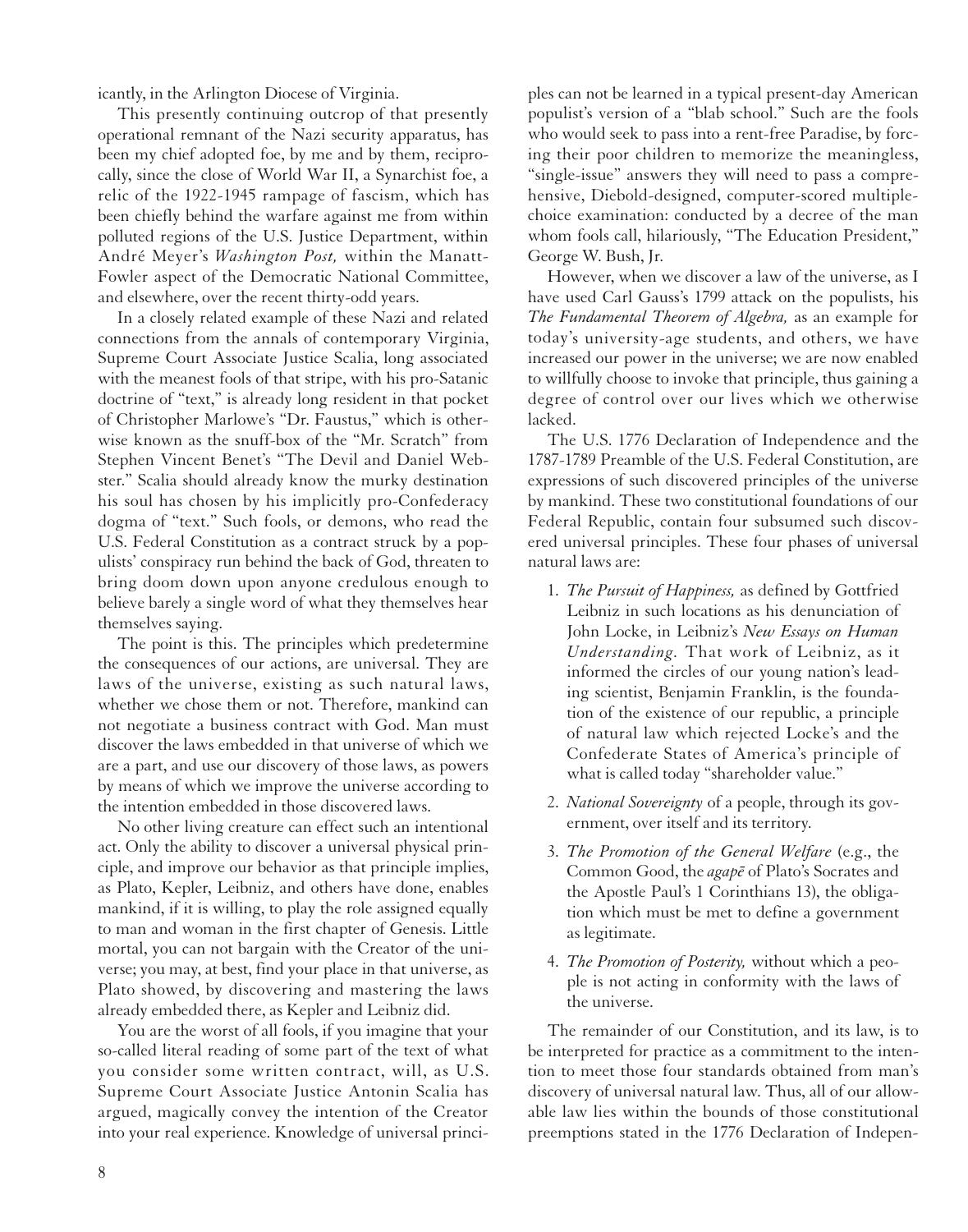**The principles which predetermine the consequences of our actions, are universal. They are laws of the universe, existing as such natural laws, whether we chose them or not. Man must discover the laws embedded in that universe of**

**which we are a part, and use our discovery of those laws, as powers by means of which we improve the universe according to the intention embedded in those discovered laws.**

> *Albert Einstein lectures at the American Association for the Advancement of Science, December 1934.*



© Bettmann/CORBIS

dence and 1787-1789 Preamble of the Federal Constitution. No other nation yet has a Constitution which is explicitly bounded by such living principles of natural law as those crucial four.

Why then, has our republic abandoned those proven principles on which all the greatness ever achieved by our nation has depended? Why are our people such fools as to trade that great heritage for the proverbial mess of pottage by which our citizens have ruined their nation and themselves, especially over the course of the recent forty years: since the beginning of our nation's shift from the world's leading, agro-industrial producer society, to the state of depravity which is today's Romanesque, wrecked and bankrupt, "post-industrial," bread-and-circuses society?

For the answer to such questions, look, first, to the minds of the great thinkers of those past times, when the habits of the people had once again led once-powerful societies, such as mid-Fourteenth-century Florence, into the bankruptcy and pandemics of the time, during the Fourteenth-century rampage of plague when Boccaccio composed his famous *Decameron.* Then turn to a later time, of Erasmus, More, Rabelais, Cervantes, and Shakespeare, and to that great folly of the 1511-1648 interval, from which the 1648 Treaty of Westphalia saved civilization, and also laid the foundations for what became that unique creation which was the U.S. republic led by Benjamin Franklin.

From these lessons, extract the notion of the principles which must lead us away from our nation's recent and continuing, politically reigning foolishness, into safety among us today.

# 2. On the Subject Of Folly

In the works of Erasmus, More, Rabelais, Cervantes, and Shakespeare, the word "folly" has a profoundly ironical, ambiguous meaning. In their usage, it refers to a time when madness had overtaken a nation and its people, a time of a foolishness, like that of the recent decades of our own U.S.A., which prompts the foolish popular opinion of that time to regard as fools their contemporary wise men and women, rather than their own misguided, foolish selves.

Witness the case of the judicial murder of Sir Thomas More by England's foolishly girl-crazy Henry VIII. The real-life Mephistopheles of Kit Marlowe's *Doctor Faustus,* came as a devil in a monk's robe; as the top-ranking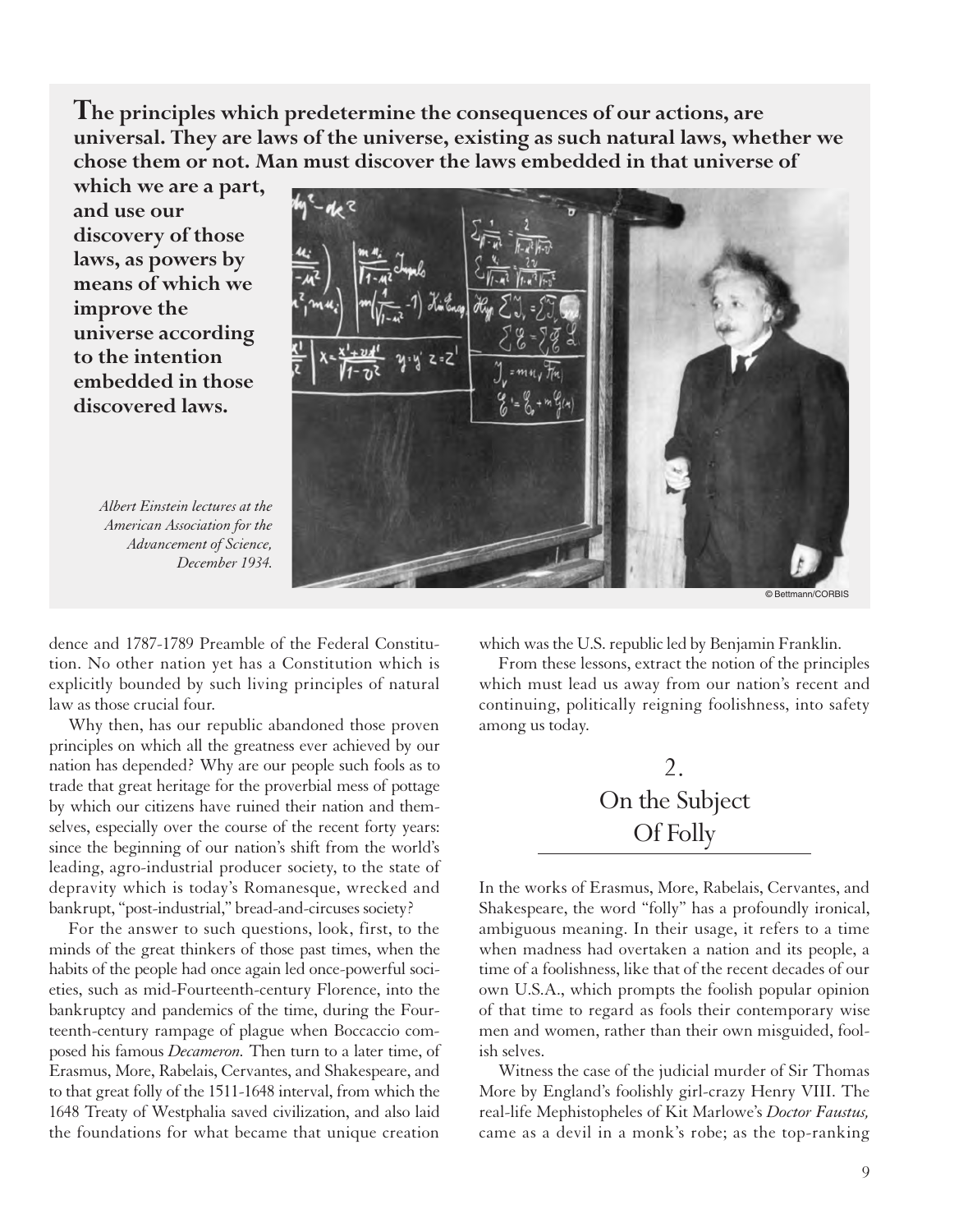Venetian spy Francesco Zorzi, a monk proximate in Venetian rank to Satan himself, and a bitter enemy of the legacy of the work of the great Cardinal Nicolaus of Cusa. This Zorzi wheedled his way into the position of marriage-councillor to that lecher, Henry, a king teased into a royal state of masturbatory rage, teased by the courtly, proffered, but elusive Anne Boleyn.

Under Henry's father, the great Richmond who unhorsed the monstrous Richard III, England had sailed in the wake of the model set by the France of Louis XI, establishing England as the world's second modern commonwealth form of nation-state, a state of wonderful progress in improvements of the general welfare, economy, and power, under that king. Both France and England of that century of Nicolaus of Cusa, were leading examples of the work of that Fifteenth-century Renaissance which had lifted all European civilization, from Russia westward, as far as the border of Inquisition-ridden Spain whose evil deeds foretold the fiendishness against the Jews by Hitler. This Renaissance lifted those parts of Europe from the nightmare of the Fourteenthcentury New Dark Age.

As Shakespeare's work reflects this fact to the present day, England under the heritage of Richmond and Thomas More, brought into the English commonwealth the cultural riches of the Classical Greek legacy which had been resurrected, and set afoot by the great Italy-centered Renaissance. The improvements in the English language borrowed from the lessons of Dante Alighieri's Italian legacy, as Shakespeare typifies this work, served as the model for the great reforms which transformed brutish dialects into modern languages capable of communicating Classical conceptions of science, art, and statecraft, in such cases as Leibniz's and Kästner's Germany, up to the present day.

Unfortunately, by means of an act of high treachery within the alliance of a modern Europe against the medieval evil of Venice's financier oligarchy's rule, the League of Cambrai was broken up. Thus, from 1511 on, Venice deployed the Inquisition-wracked tyranny of Spain as Venice's chief instrument, in putting each of the former allies of the League of Cambrai bloodily at one another's throats.

To this end, Venice worked, by subversion and related means, to break up that thrust toward the fraternal unity of Christianity which had been the included fruit of the great 1439 Council of Florence. The first target of the complicit tyranny of Spain, was France. The second was Germany (and, in consequence, The Netherlands). The third was the targetting of England by the Spain which had been previously England's ally by virtue of a pact sealed by a royal marriage. Enter, thus, the real-life Mephistopheles who was to reappear in Marlowe's drama, Henry VIII's marriage-counselor Zorzi. Zorzi's part, in collusion with Venice's agents, the Plantagenet pretender Cardinal Pole and the wretched Thomas Cromwell, in the judicial murder of the saintly Sir Thomas More, was a crucial part of the turn of Europe, from approximately 1511, into a prolonged reign of the most awful kind of warfare, religious warfare, which endured until the 1648 Treaty of Westphalia.

### A Letter From Boccaccio

See the 1511-1648 "Little New Dark Age" as a place where we meet the ghostly echoes of the life of Florence from the time of Boccaccio.

The modern European Classical notion of Folly as an ironical principle of communication, is traced principally from the work and influence of Dante Alighieri, as seconded by the contributions of Petrarch. The compositions of the Giovanni Boccaccio associated with the Florence of its New Dark Age experience, is a reflection of that influential tradition of Dante and Petrarch, the resurgence of which played a powerful role in the setting of the subsequent Fifteenth-century Renaissance.

It is approximately 1350 A.D., in a place on the hillside overlooking the river Arno and the city of Florence beyond. Boccaccio, by now a matured student of the principles of Classical irony learned from the work of Dante and Petrarch, presents himself, as author of his *Decameron,* as looking at the Florence across the river, where the Black Death was then striking down the residents of Florence, high and low alike.

At that time, the Black Death was scything hecatombs of the richest and poor of that city, alike, Boccaccio painted an echo of the wicked past, the present self-inflicted punishment, and, implicitly, an ironically contradictory future of that city. The sordidness, the doom, and, also, the spirit of optimism implicit as a prescience in the tales as a whole, are all expressed in a composition of what is reported to have been several days' work.

Then, the celebrated Florence which had been a center of power up to that famous bankruptcy of the Lombard banking-house of Bardi, whose fall typified the full onset of the New Dark Age, and was to become, a halfcentury later, as if reborn as the pivotal capital of the Fifteenth-century Renaissance. We meet Boccaccio and his *Decameron* at a time, thus, in a Dark Age, midway between the death of the great Dante and the birth of that Renaissance Florence where chapters of Dante's *Commedia* were teaching the Fifteenth-century population of that city an exquisite literacy each week, on the appointed places of public assembly in that city where the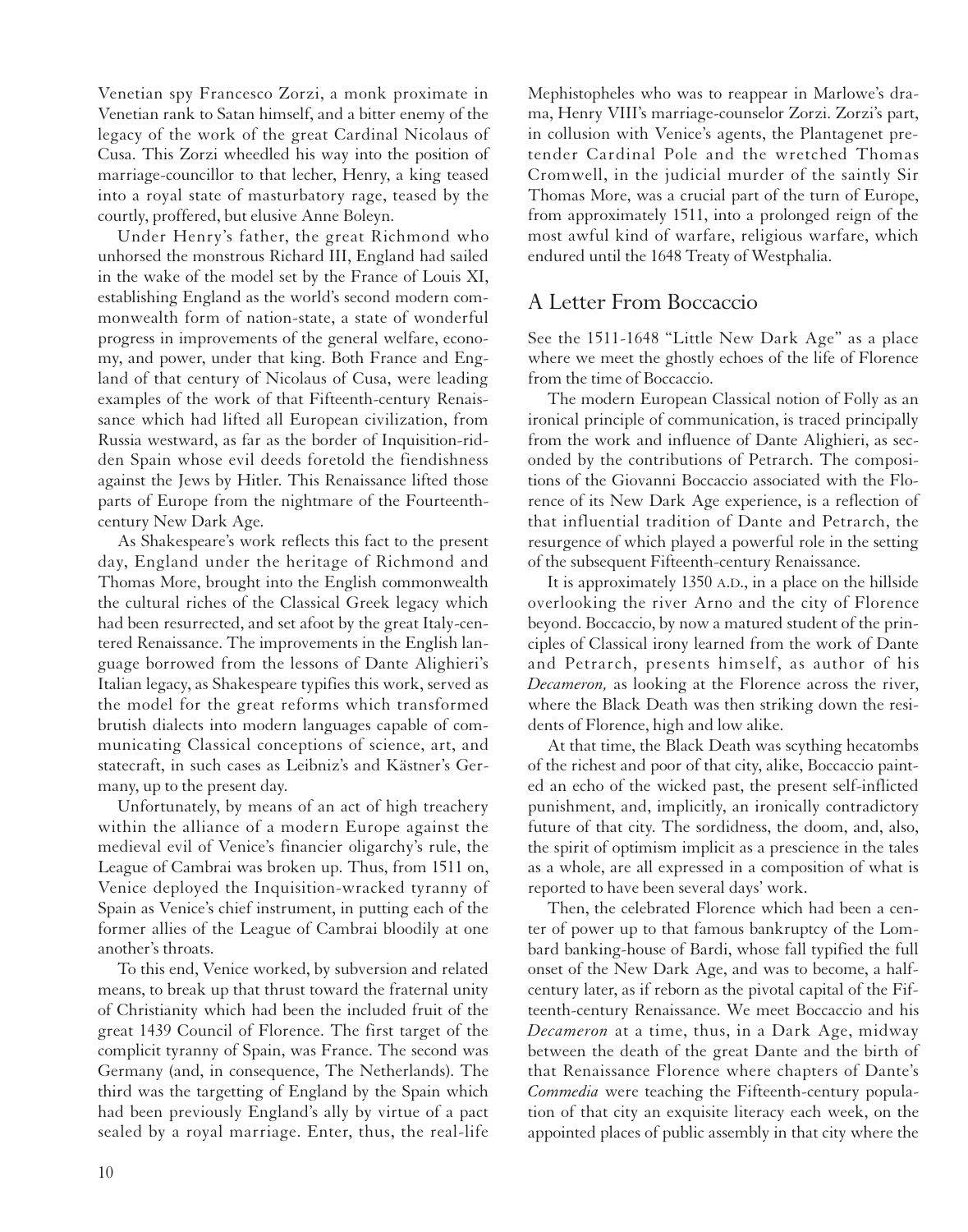beauty of *bel canto* reigned. Among that population, the cycle of Inferno, Purgatory, and Paradise, of the preceding century's span, was understood by the new Renaissance where Filippo Brunelleschi's completion of the cupola of the Cathedral of Florence and the convening of the great ecumenical Council of 1439 there, mark the belated emergence of modern European civilization from the preceding, seemingly cyclical nightmares of ancient and medieval history.

Then, as the Sixteenth century approached, the dark times came again, with the treason by which the Renaissance was betrayed to the malignancies of the usuriously predatory, imperial maritime power of the Venetian financier oligarchy. These darkening decades of 1511 onwards, were the setting for the collaboration of Erasmus and Thomas More, and for the subsequent rebirth—by Rabelais, Cervantes, Marlowe, and Shakespeare—of the art of Dante's *Commedia,* Petrarch, and Boccaccio, from during the times of a kindred nightmare-age. The work of these writers of that new, troubled time, was informed by the spirit of preceding better times for mankind; they were an affirmation of the coming return of European civilization to the optimism of those periods of past history, when the confluence of development had produced what the poet Shelley was later to describe, in his essay "In Defence of Poetry," as periods during which there is an increase "of the power of imparting and receiving profound and impassioned conceptions respecting man and nature."

These great intellects who lived through the folly of 1511-1648 Europe, became the typical leaders of the struggle to bring a new birth to civilization, the leaders whose work contributed much that was to prove indispensable to the repeated revivals of modern European civilization during centuries to come.

The characteristic feature of the work of all of these great Christian humanists, is the role of a pervasive sense of the personal immortality of the human individual. One can live through the severest adversities, if one can rise above the perils of animal-like mortality, to provide an active connection between the best aspirations of a long span of times before one's birth, and also the future for all mankind which lies beyond one's own mortal demise. For the fools contemplating such artistic souls, it is the poet who is allegedly the fool; but, in reality, it is his critics who are the fools in fact, whose useless submission to the crass opportunism of their times will cause their souls to weep, as in the Inferno or Purgatory of Dante's *Commedia,* when the uselessness of their intentions is buried with them.

The essential function of the Classical artist, as with Plato's dialogues, as with Jesus Christ and the Apostles of

the time of Peter, John, and Paul, and Augustinus later, is to convey to those whom they can, a sense of the span of what are sometimes represented falsely as the oscillating cycles of history. This controlling dedication is the essence of the personal character and work of the truly great statesmen of all known times, as it has been, and is, for me.

Hence, it is foolishness indeed, to attempt merely to comment upon, or, worse, interpret, the great Classical works such as those of Dante and Petrarch, or of the great modern spirits of troubled times such as Erasmus, More, Rabelais, Cervantes, Marlowe, and Shakespeare. Or, in the same vein, the work of Bach, Haydn, Mozart, Beethoven, Schubert, Mendelssohn, Schumann, and Brahms. Art and science are not affected garments, to be worn by monkeys; they are mere uniforms of rank, which bring ridicule upon the rank itself, when the wearer lacks the essential distinctions of a suitable human soul. Otherwise, the putatively learned scholarship proves to be pretentious gibberish in the end. As Jonathan Swift said, in various ways: at the grammarians' funerals, the pedants practice the art of saying many more or less learned phases, about many things, as comments, about matters of which they know essentially nothing. Yet, they say less than nothing, if nonetheless *grammatically*—like certain officials featured within Jonathan Swift's *Gulliver's Travels.*

#### The Principle of Irony

In numerous earlier locations, I have indicated, that it is now nearly six decades, since my critical study of, among other relevant prompts, William Empson's *Seven Types of Ambiguity.* I have proposed, then, as now, that the meaning of any *conceptually significant* statement must be assigned to, primarily, two features of that statement which are not explicitly included within that statement itself. The first of these two, expresses the principle of *historical specificity;* the second, the immediate, *functional context* within which the implied argument is posed. All significantly intelligent and competent communications which avoid sophistry, depend upon a more or less adequate mastery of those principles for practice.

The consequence of any deviation from the implicit strict requirements of those two contextual considerations, is fraud; is sophistry in the tradition of those Eleatics exposed by Plato's *Parmenides* dialogue.

The easiest way to convey any important notion of principle, such as the principles of historical specificity and context, is by a relevant *ontological* paradox. It must be *ontological* in form and conception (*physical,* rather than *arithmetic* in charlatan Bertrand Russell's sense);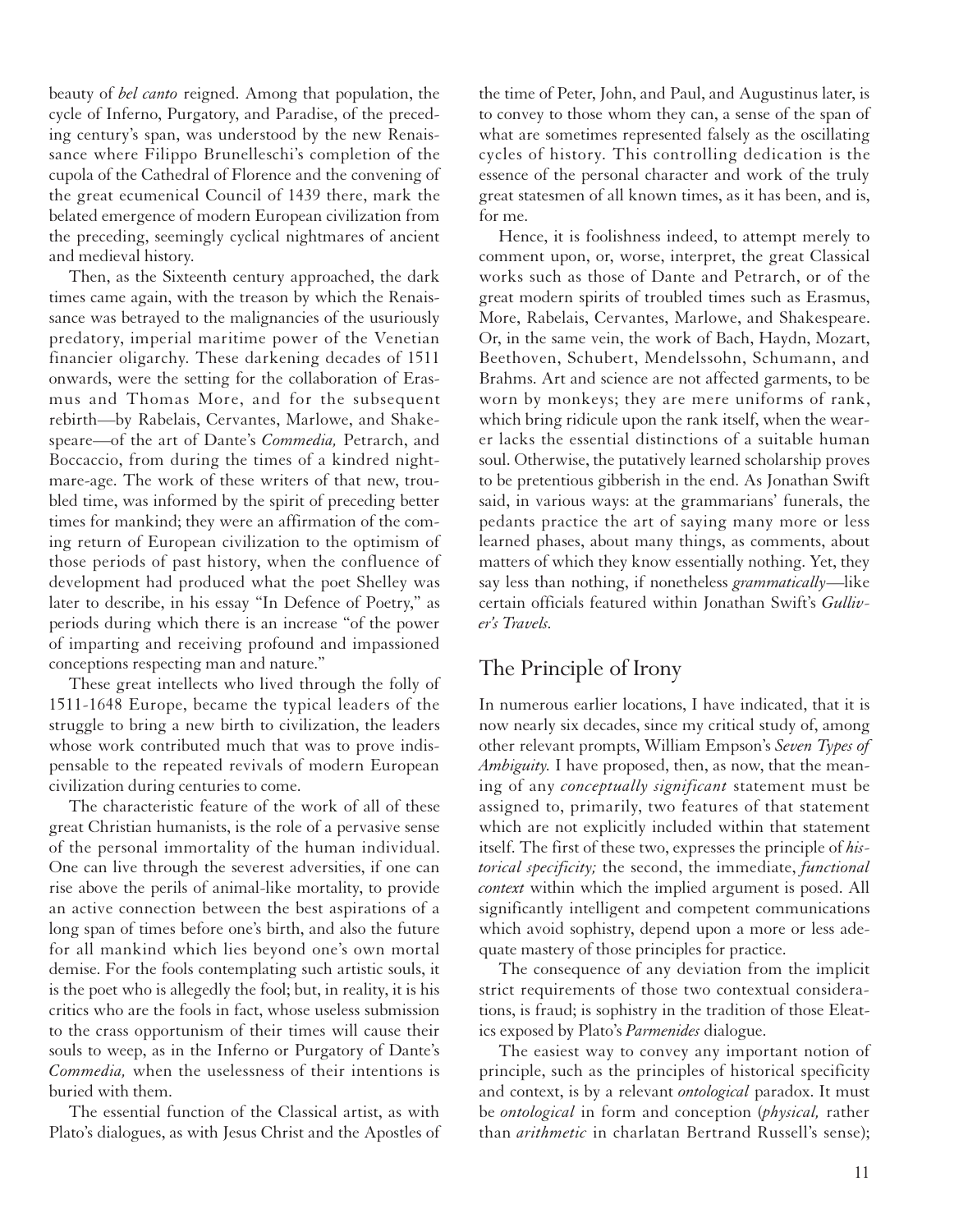otherwise, the discussion drifts into today's customary academic mode of sophistry. By ontological, I signify the ontological implications of Carl Gauss's 1799, devastating refutation of the sophistry of Euler, Lagrange, *et al.,* on the subject of *The Fundamental Theorem of Algebra.* I signify the use of the notion of power by Plato and Leibniz, and by Gauss's formulation of *The Fundamental Theorem,* as opposed to the foolishness expressed by the sophist deception of Aristotle's use of the notion of energy.

I explain the importance of that distinction.

The physically-defined notion of historical specificity arises from that same absolute distinction between man and beast which is the implicit source of Carl Gauss's exposure of the referenced frauds of Euler, Lagrange, *et al.* Were mankind a member of the animal species, our potential population-density would never have exceeded that of the higher apes, that during a period of climate conditions estimated for as far back as two or more millions years. The maximum would be several millions living individuals. Today, more than six billions human individuals are reported.

This specific quality of increase of the power of increasing potential relative population-density, is unique to the human species, a quality of change unique to God and man. The relevant notion of this uniquely distinguishing power, is the notion of *power* adopted by the Pythagoreans and by Plato; it is the notion of physical power expressed in Gauss's referenced refutation of Euler, Lagrange, *et al.,* in the matter of *The Fundamental Theorem of Algebra.*

This power is expressed as the power of experimentally validatable Platonic hypothesis, as the discovery of any fundamental sort of universal physical principle typifies this. It is the replication of such acts of experimentally verifiable hypothesizing, as the mode of transmission of such power, from one mind to another, which is the crucially distinguishing characteristic of the mental behavior which distinguishes a healthy specimen of the human species.

The essential source of the increase of the potential relative population-density of the human species, is the transmission of such discovered principles from not only one individual mind to another, but across successive generations. The increase so accomplished, by both the discovery and its appropriate application, expresses the nature of all relevant such universal physical principles as principles of *change per se.* In other words, change of such quality is not a matter of a connection between two successive states; it is the generator of such series of states. Hence, the fundamental difference between the calculus of Euler, Lagrange, Cauchy, *et al.,* and that axiomatically, *ontologically infinitesimal* calculus prescribed by Kepler, and developed, principally, successively, by Leibniz and Bernhard Riemann. (For example, the Leibniz-Bernouilli *universal physical principle of least action.*)

## Physics and Art

As I, and others, have emphasized in relevant earlier locations, the concept of Classical artistic irony is an expression of the same principles of both the physical universe and the human mind which underlie all the durable achievements of modern physical science. These are the principles which Gauss defended against Euler, Lagrange, *et al.,* in 1799. It is important that I restate the relevant argument, summarily here.

Sense-perception is a shadow of the impact of the actions of the real universe upon our biological sense-apparatus, a frail array of easily destroyed particular senses, which, as a whole, dies with us. Those shadows, which we associate with the name of the materialist's (e.g., the empiricist's) sense-certainty, reflect the real universe, as shadows do, but do not show us directly that universe which the shadows sometimes reflect. Therefore, truth is not shown to us in the form of sense-perceptions, but only in the individual human mind's ability to adduce certain experimentally verifiable universal physical principles which are reflected, as knowledge, through anomalies which reveal the essential ontological quality of falseness of sense-perception *per se.* Kepler's initial discovery of a principle of universal gravitation, from assessing an anomalous feature of the observed Mars orbit, is a classical example of this arrangement.

The real universe is therefore known to us directly only through experimentally verifiable universal physical principles which we can not perceive, directly, with our senses, but only through that faculty which Plato's dialogues define as *the principle of hypothesis.* Thus, in modern mathematical physics since the successive discoveries of, chiefly, Leibniz, Gauss, and Riemann, the functional relationship between sense-perception and reality, is represented in the form of the complex domain. In this latter arrangement, the unseen physical principle is treated as acting continuously upon the perceptible shadows of sense-perception. Thus, the efficiency of the principles expressed by the complex domain, are not "imaginary" factors, but are the reality for which the sense-perceived is merely the shadow of the unseen.

Such is the simplest form of expression of the principle of irony, as found in modern mathematical physics. However, since mathematics is merely a special aspect of language: in all uses of language to reference the same matters as such a Leibniz-Gauss-Riemann mathematical physics does, the same principle of irony represented by the complex domain carries over into ordinary speech on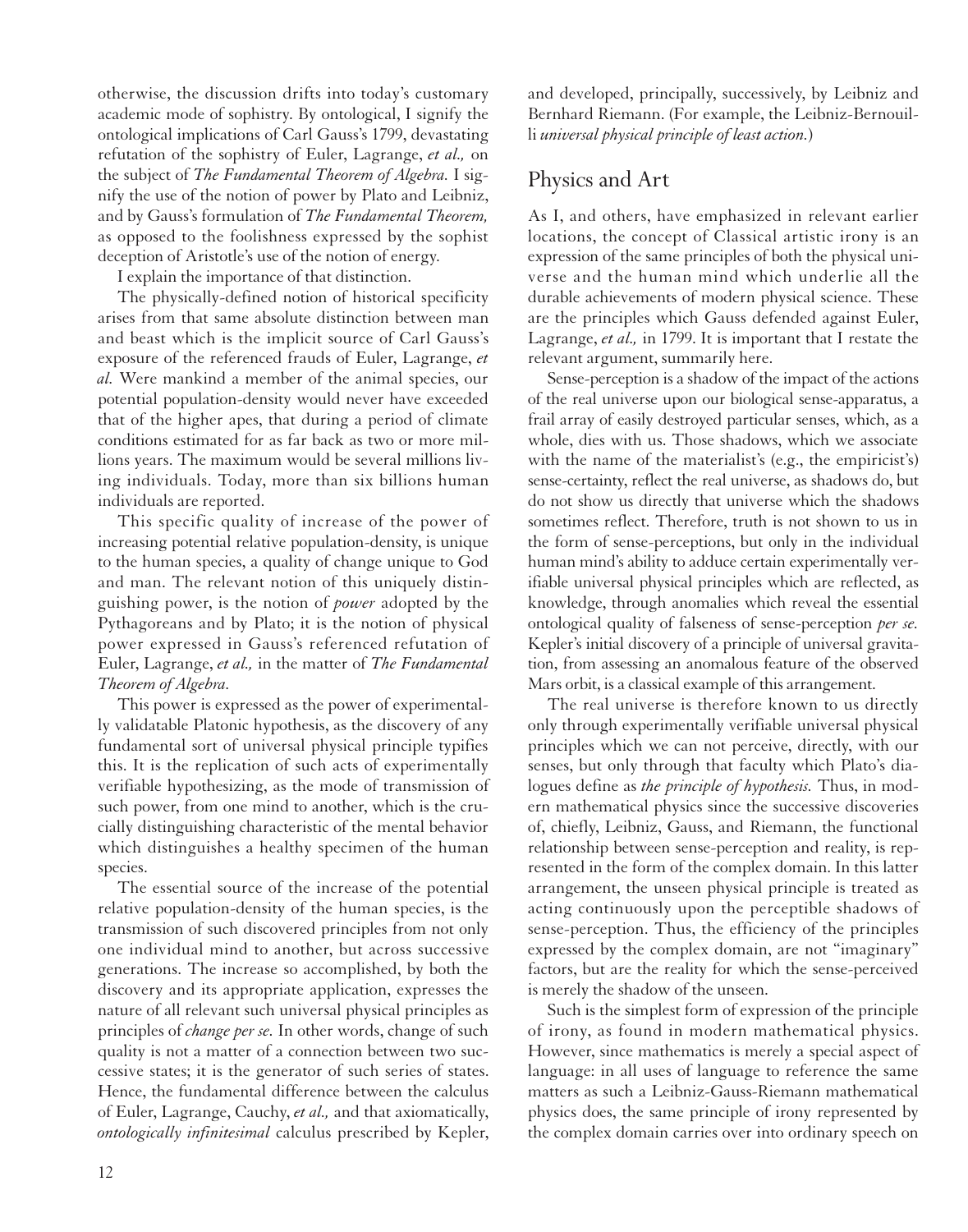**In the works of Erasmus, More, Rabelais, Cervantes, and Shakespeare, the word 'folly' has a profoundly ironical, ambiguous meaning. In their usage, it refers to a time when madness had overtaken a nation and its people, a time of a foolishness,**

**like that of the recent decades of our own U.S.A., which prompts the foolish popular opinion of that time to regard as fools their contemporary wise men and women, rather than their own misguided, foolish selves.**

*Pieter Brueghel the Elder, "The Fight Between Carnival and Lent," 1559 (detail).*



Erich Lessing/Art Resource, NY

these same topics. Literal speech is, at its best, the mere shadow of the actual, real idea.

For example, in Leibniz's science of physical economy, as I have added new dimensions to it, the apparatus required to test, successfully, the validity of an hypothetical statement of discovered universal physical principle, must necessarily contain a functioning feature of design of that apparatus which corresponds to that principle in some unique, shadow-like way. Hence, we rightly term such a test, a unique experiment. This aspect of the test apparatus points to the way in which the proven principle can be applied to generate a panoply of technologies, such as these technologies reflected in design of machinetool or comparable apparatus.

These experimentally validated principles, which arise from those higher, uniquely human powers of the mind which are invisible to sense-perception itself, are so translated into the form of product which we call the *technology,* the which is derived from a validated discovery of a fundamental physical principle. This technology's application expresses a discovered *power,* in Plato's sense of power (*dynamis*). The application of this power is the only source of that margin of gain in physical output which corresponds to true, rather than merely accounting-fictional "profit."

If language is regarded merely as an arrangement of spoken words according to some set of classroom rules, then language would have no place in its function to acknowledge even the existence of an experimentally proven universal physical principle, or the causal connection of that principle to the manifest gain in productivity visibly generated by technological progress. However, the properly developed mind of the scientists and kindred folk, does deal with precisely those concepts which literal speech can not recognize. Hence, the frequent case of the ignorant, so-called "practical" man's more or less brutish hatred of the actual practice of science, as what he regards, fears, and hates, as "theory." Hence the appeal of the Luddite cause among the pitiably ignorant toilers, sometimes known as "environmentalists," even "zerogrowthers." Hence, the intrinsic professional incompetence of most of today's economists and accountants, especially financial dealers, respecting the role of longterm physical factors in capital formation.

What should become more or less obvious, therefore, is that that actually literate use of language, which is beyond the comprehension of the grammarians, is organized around that which the mere grammarians hate and fear, the organization of statements whose essential subject is expressed only by ambiguity, by the irony which lurks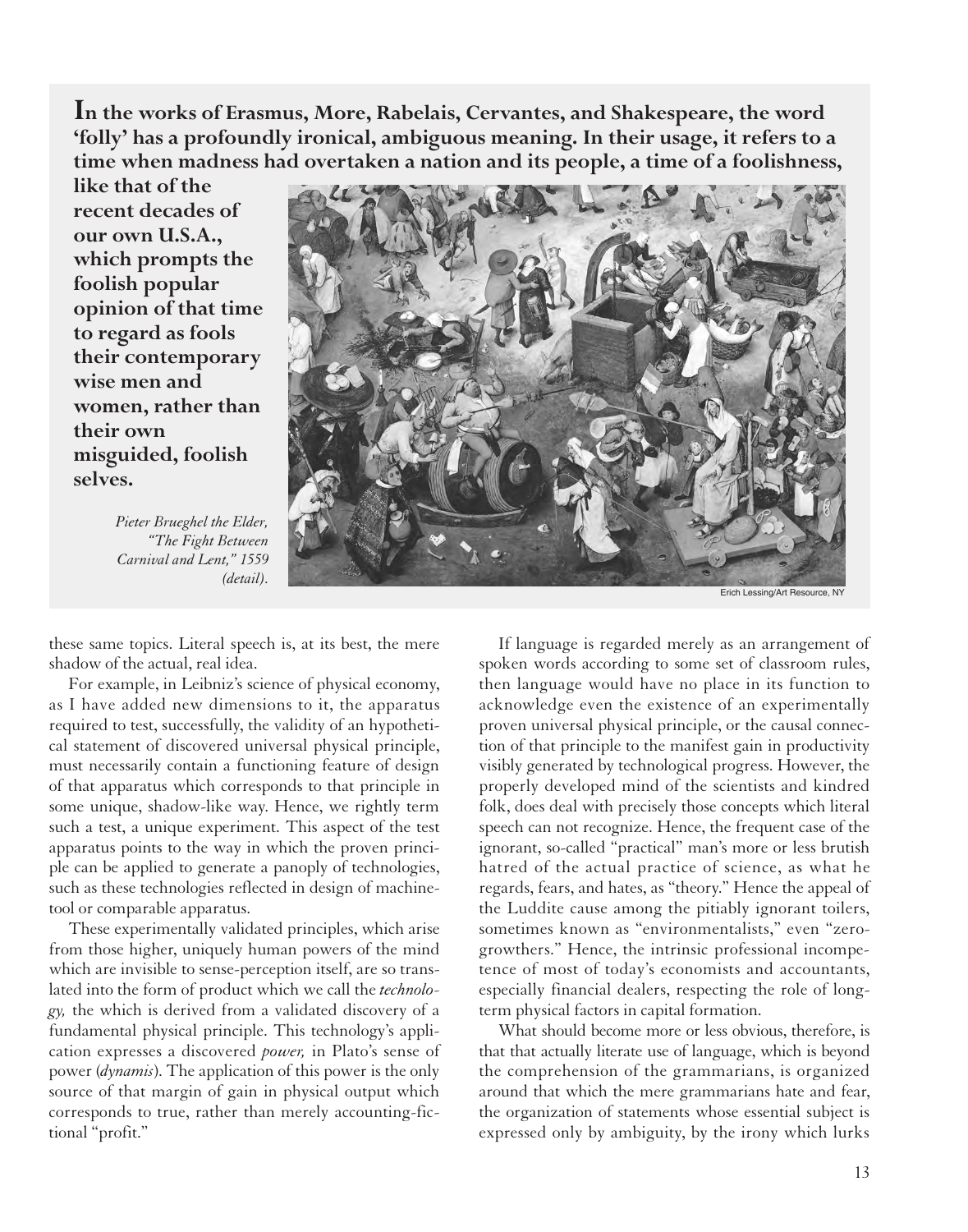between the cracks of mechanistic notions of vocabulary and syntax. *We know, for example, that most modern grammarians do not know how to think, because of the way in which they insist on their contemporary rules of punctuation.* My judgment based on this kind of matured insight into that matter, has been shown, generally, to be virtually infallible. The way most people today punctuate, and compose and utter speech as if they were punctuating, reveals today's most commonplace clinical expression of a neurotic distortion of the creative processes of the subject's mind.

These seemingly elusive (or, allusive) features of the higher, intelligent modes of communication, operate in speech in a way which parallels the functions of the complex domain. In so-called physical science, as such, this interchangeable role is more readily understood.

However, when the subject of scientific inquiry focusses upon the generation of matters of principle itself, the matter becomes qualitatively more complex, more sophisticated. Here, the standpoint of Classical poetry and music must teach mathematicians how to think.

The subject of physical science, narrowly defined, is the relationship of the perfectly sovereign powers of the creative individual human mind to abiotic and living processes as such. In Classical art, as in effective practice of statecraft and study of history, the required primary target of attention, is both the ordering of the creative powers of the human mind, and the way in which that ordering defines the ability of society to cooperate successfully in the development and successful application of discovered universal principles.

Here, ambiguity is almost everything, as the ironies of the greatest Classical forms of poetry, drama, and music attest. All human practice, including physical-scientific practice as such, is made efficiently comprehensible, only through those principles of irony (ambiguity) which define the real subject of the matter at hand, that part which lies between the cracks of the dogmatically literal.

So, human existence, which is the existence of the societies in which individuals act, is always encountered concretely in an historically unique functional place in the developing existence of the universe as a whole. Thus, the essential actuality of an action upon, or by an individual person, in one place in historical space-time, can not be transported as if it were to have occurred in some different location in universal space-time.

## Historical Specificity

This, for example, is the most critical role of the principle of *historical specificity* in the staging of a Classical drama of Shakespeare, Schiller, *et al.* What is not Classical drama, is essentially rubbish, not worth staging for truly sane audiences. A Classical drama of Shakespeare or Schiller, for example, staged as portraying events as costumed in a different culture, or in a different historical circumstance, is a disgusting hoax, a lie of the sort typical of the hatefilled, foaming mouth of a Bertolt Brecht, the prophet of the stage of the existentially absurd.

No Classical drama, such as Aeschylus's *Prometheus Bound,* or the dramas of Shakespeare and Schiller, are works of fiction. They are, of course, crafted for the stage, but what is added or subtracted from the actuality addressed, takes away nothing, adds nothing which is not a truthful insight into the historically specific characteristic of the occasion treated by the drama. The function of the playwright, director, and actors, is to pare away distractions from the reality of the essential process considered, to bring the audience to a state of impassioned focus upon the confluence of influences which determine, and measure the essential, historically significant decision of that actual historical occasion. The challenge is to evoke in the players and audience alike, a prescience of the ghostly reality, like Hamlet's ghost, which is steering what appears as the shadows cast upon sense-perception.

This same discipline of the Classical playwright, director, and actor, is also the self-same principle of the discipline of the competent historian, and the historical standpoint of judgment employed by the qualified political leader of a republic.

The essence of all history, and the Classical drama, is to bring the actuality of the historical process to life in the population's imagination. This is to be done, by enabling the population to relive the actual history in its most essential features of issues of occurring and required change. The spectator sitting in the balcony of the theater for a performance of Shakespeare's *Julius Caesar,* must be a witness to the true performance of that history, not as on the visible stage, but on the stage of the spectator's imagination. The spectator relives real history so, by looking over the shoulder of the mind of key figures of history, as they make, or fail to make the decisions on which the fate of the actual society represented depends. In judging the mind of a historical character so brought to life in the audience's imagination, the member of the audience is gripped by a sense of personal responsibility for making decisions which will cause the leaders of society to find the way to the avoidance of a real-life national tragedy. The sense of the spectator, that he or she must take responsibility for shaping the selection of leaders of that society, for contributing to shaping the crucial decisions of those leaders, uplifts the spectator morally and intellectually.

It is that sense of personal responsibility, which the drama promotes in the audience, which constitutes the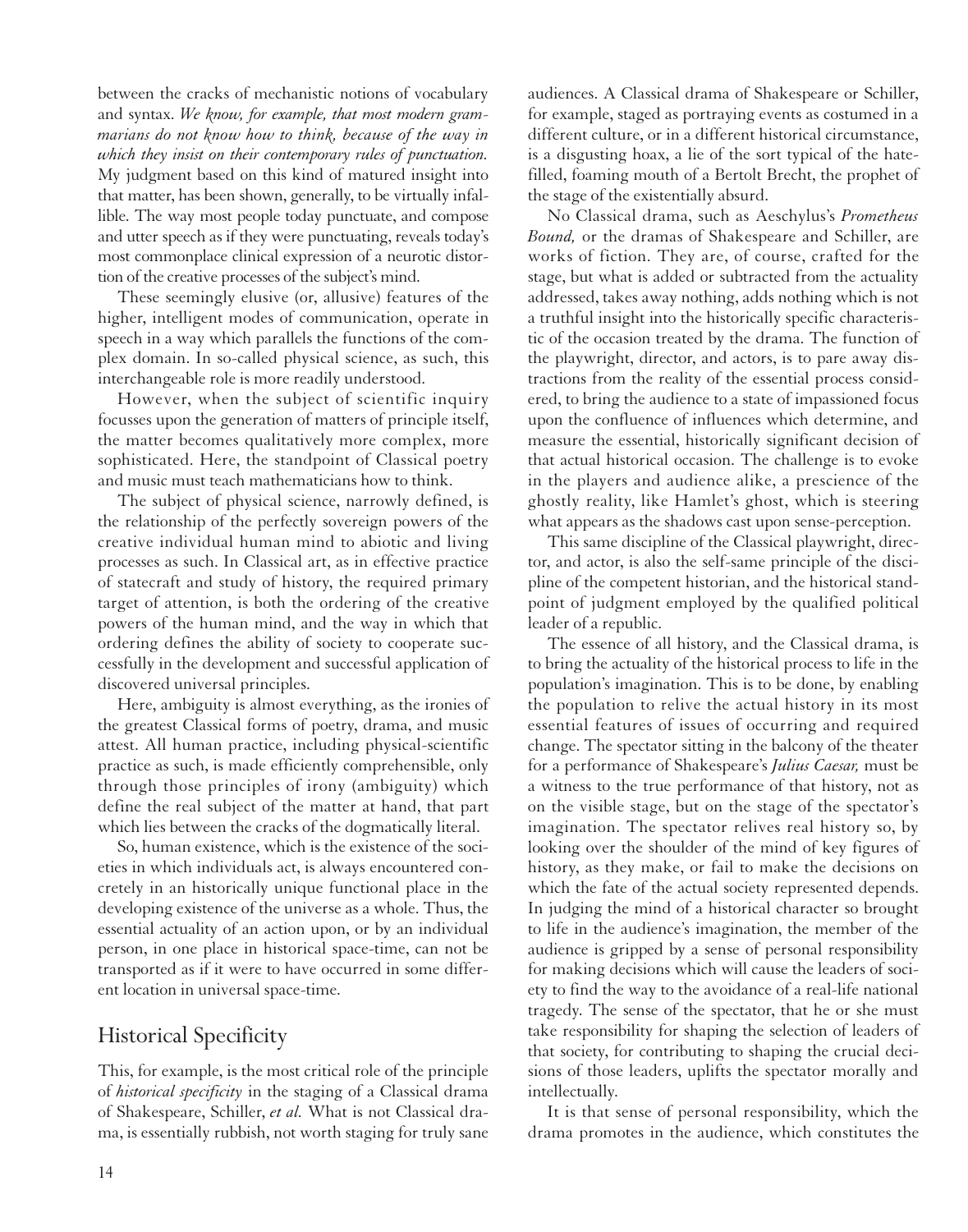moral improvement of Schiller's citizen, who leaves the theater a better person than he had entered.

All otherwise academically qualified historiography generally current today, finds its incompetence in a lack of ability to define the historically specific moral issue of a culture treated in a way which gets to the core of the moral issue to which Schiller refers repeatedly, on the relation between Classical stage and historiography. Any historian who departs from the standard I have just referenced, will be a sophist, either by intention, or by the effect of political-moral indifferentism in treating the attempted correlation of merely chewing the cud too long, or too briefly, in ruminating over the digestion of individually localized facts.

The crucial relevance of *context* complements the role of historical specificity. No dictionary definitions of terms, no mere grammatical rules, could ever point explicitly to a relevant referenced matter of actual fact. Thus, the essence of intelligent communication is the injected imposition of well-aimed ambiguity into any attempted statement of important fact. Just as the anomalous features of the Mars orbit pointed to the irony which led Kepler to discover the first aspect of the principle of universal gravitation, it is intentional anomalies introduced to speech and writing, which are the only means by which a truly important idea involving a notion of principle can be communicated.

For example, puns which are merely word-play for the sake of word-play, are childish pranks. The image of a Nazi official stroking the cat held in his arms while discussing "objectively" a matter of murder of people, fulfills the intent of Classical irony. In Shakespeare's *Julius Caesar,* Cassius's remark to Brutus expresses an earthshaking irony about the whole matter of the actual history, and, consistently, Shakespeare's drama, with compelling simplicity and compactness: ". . . The fault, dear Brutus, is not in our stars, but in our selves, that we are underlings." The same could be said of the generally accepted leaders of the Democratic Party today, or the leaders of Europe; but, there is also an historically specific distinction between the *context* of Caesar's Rome and the world today. We recognize the similarities; but we are shocked into a heightened sense of the qualitative distinctions. It is the shock of the combined parallels and yet absolute differences in the historic cases, and in the differences in contextual features, which prompts rehearing that utterance from Cassius to quicken our sense of the continuing skein of history which separates and links the separate moments of history.

There is something which is rightly, and necessarily very shocking to today's citizen in the contrasted implications of that utterance, as made by Shakespeare's Cassius and as might be said of himself by a typical leading U.S. or European political figure of today. There is a deep and profoundly important principle lodged in that piece of irony.

# 3. In Praise of Folly

The class of cases of historical specificity which the work of Erasmus, More, Rabelais, Cervantes, and Shakespeare typifies, is a 1511-1648 state of society in which the society, its leaders and masses alike, is, predominantly, effectively insane. In the historically specific context of such a culture of lunatics, such as the Hapsburg Spain of Cervantes' Don Quixote and Sancho Panza, the Spain of bad-tempered men who are incompetent to govern themselves, it is the sane man who is considered as the fool by the reign's popular opinion.

Despite the bitterness which the sight of such lunacy as a Spain's Sixteenth-century ruling culture, might be expected to provoke in a patriot disgusted with the decadence of his nation's people, Cervantes' *Don Quixote* is a Sublime work, in which Cervantes looks at the folly of that Spain through observing the ironical eyes and mind of his witness, the Moor. To fight to save a nation, a culture, from itself, as Cervantes fought, is thus the toil of a Folly like that of a Dante, Petrarch, Boccaccio, Rabelais, or Shakespeare; the only means—true leadership provided by great, exceptional individual thinkers—by which the nation and its people might be saved from themselves. If one can not save the presently living, let one's efforts inform their coming generations, a coming generation whose reforms of society and its culture will justify the lives of their ancestors.

Therefore, let us praise Noble Folly, and bow our heads in admiration of the wonder it sometimes brings to the rescue of an ungrateful nation whose people have presently gone insane, such as the U.S.A. of the recent four decades since the assassination of President John F. Kennedy. Let us admire these singular personalities, and their work, not only because we owe that to them, but because the lesson they taught is an essential part of the cultural heritage of reference on which the hoped-for future rescue of our culture, or another's, depends today.

When we look across the intervening centuries, from today, to the foolish people of Boccaccio's Florence, or the rampant brutishness which dominated so much of the 1511-1648 interval of European culture, compare Don Quixote's fantasy-life with that typical of the "Baby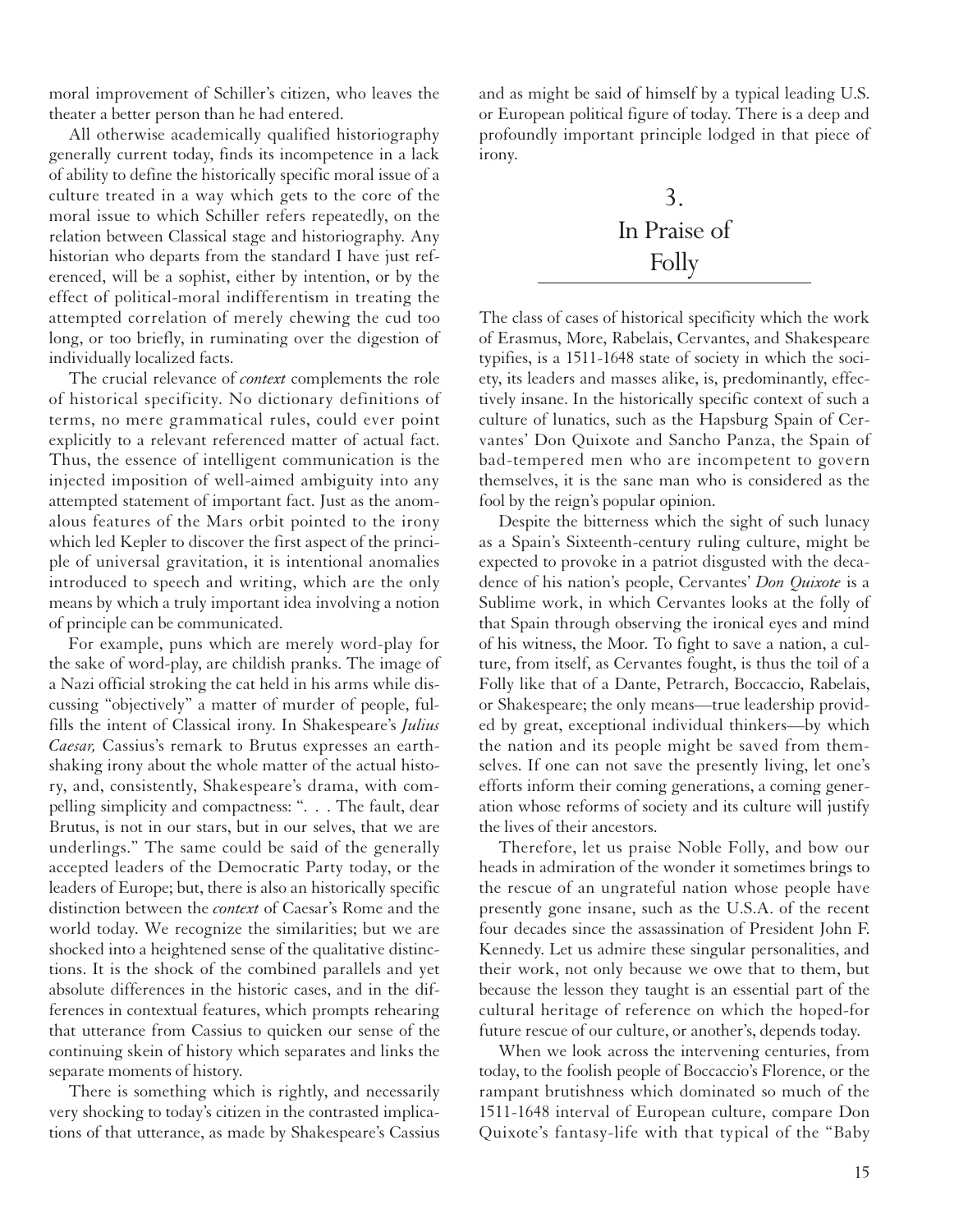Boomer" generation which has come to dominate the U.S.A., the Americas generally, and Europe, during the course of the recent four decades. Think of the fiftyishto-sixtyish "Boomer" of today, with his fugues of denial, his flight from the reality he or she is unwilling to face, into a kaleidoscopic array of psychopathological "comfort zones." The times and context are different, but the virus of decadence, infecting another culture of different specifics, has comparable, if functionally different results.

So, Cervantes' characters are specific to Spain of that time; but, the viruses of old diseases, although evolved, affect the susceptible of today to similar, or worse degree. Look, thus, at the France of Cervantes' predecessor, Rabelais, not overlooking the depraved madness of the reign of Henry II, or the England of sex-crazed Henry VIII, or the madness of the duped Elizabeth I in such follies as her role in the Essex affair which cleared the way for the alien Paolo Sarpi's takeover of England through such assets as the brutish and infinitely corrupt Sir Francis Bacon and the Orwellian Thomas Hobbes.

Such were only typical aspects of the times of those gracious fools Erasmus, More, Rabelais, Cervantes, Marlowe, and Shakespeare in their time. To know their time, is to relive that history as they experienced it through the eyes of Noble Folly. We today, again, have our "sheep of Panurge"; they are a distinct species, called "Baby Boomers," but there is a parallel to the modern echoes of Don Quixote and Sancho Panza, in these decadent days of our awful torment today. Many things have changed radically, as one specific place in the history of living society succeeds and breeds another, but the awfulness of death and decadence, that which takes away human life, remain as the final judge of those who allow themselves to remain fools such as the rulers of Inquisition-ridden Spain, or the dupes of such Hermann Goering successors as the Synarchists of today.

A bit later here, I shall focus more closely, on the subject of the specific differences among similar comparable effects.

The most distinguishing specific quality of each of these gracious Fools, is not only that they reject and ridicule, but also understand that insanity. They express afresh the specific objection made by Plato against the Classical tragedians of the Athens of his time. Excepting the case of Aeschylus's *Prometheus Bound,* and the case of Ulysses in the Homeric literature, the lack of what Friedrich Schiller prescribed as the "Sublime," is the crucial moral failure of the usual pedagogues, critics, and would-be imitators on the subject of tragedy in general. The "Sublime" (German: *Erhabene*) is nothing different from Plato's view of the requirements of a study of history, and of the related notion of the immortality of the

soul, as this conception was refreshed by Moses Mendelssohn. The cases listed are, each and all, expressions of the principle of the Sublime. It is the Sublime laughter of Erasmus, More, Rabelais, Cervantes, Marlowe, and Shakespeare, as in the dialogues of Aeschylus's *Prometheus Bound* and Plato, earlier, which is the model for the study and truthful portrayal of the true history of mankind.

I explain that point of the remaining pages of this report. My use of the "fish-bowl" fable is an example of the principle underlying the efficiency of the Sublime.

I continue now as follows. I begin the following piece of pedagogical discussion with the relatively simpler aspect of the Sublime, as viewed from the standpoint of physical geometry. Then, I proceed, in the remainder of this section and that concluding part which follows, to the subtler expression of the same principle, as in the Classical practice of art and statecraft.

#### 'The Rules of the Game'

In my case for the "fish-bowl" fable, I call attention to the insanity inherent in a deductive form of Euclidean geometry's arbitrary adoption of so-called "self-evident" definitions, axioms, and postulates. With such a framework, as that of Descartes, Newton, and the Aristoteleans and empiricists generally, it is assumed that nothing may be alleged to exist outside the bounds of the deductive latticework of theorems consistent with that set of *a priori* assumptions. For that unfortunate, the true believer in such a scheme of things, those assumptions therefore define his notion of a specific, functional kind of a logical boundary of the universe.

The widespread, absurd notions of "mathematical infinity" associated with such reductionist ideologies, are clinically typical of the psychopathological state of mind common to the Aristotelean, empiricist-positivist, and existentialist of today.

Such a reductionist's scheme allows for the existence of a sub-universe, within which logically existing objects and forms of behavior may express a still narrower set of boundaries of the victim's self-inflicted mental prison, as by the adoption of certain axiomatically adopted rules of play. For example, the recent forty years of economic, social, and moral decadence of the U.S.A. and United Kingdom, are associated with a special set of assumed rules such as the conceits, that "post-industrial society" is good, and that wildly empiricist modalities in monetary action, rather than physical-economic action, are the primary determinant of the improvement of well-being of the society as a whole. The effects so generated over the recent four decades, have been precisely contrary to the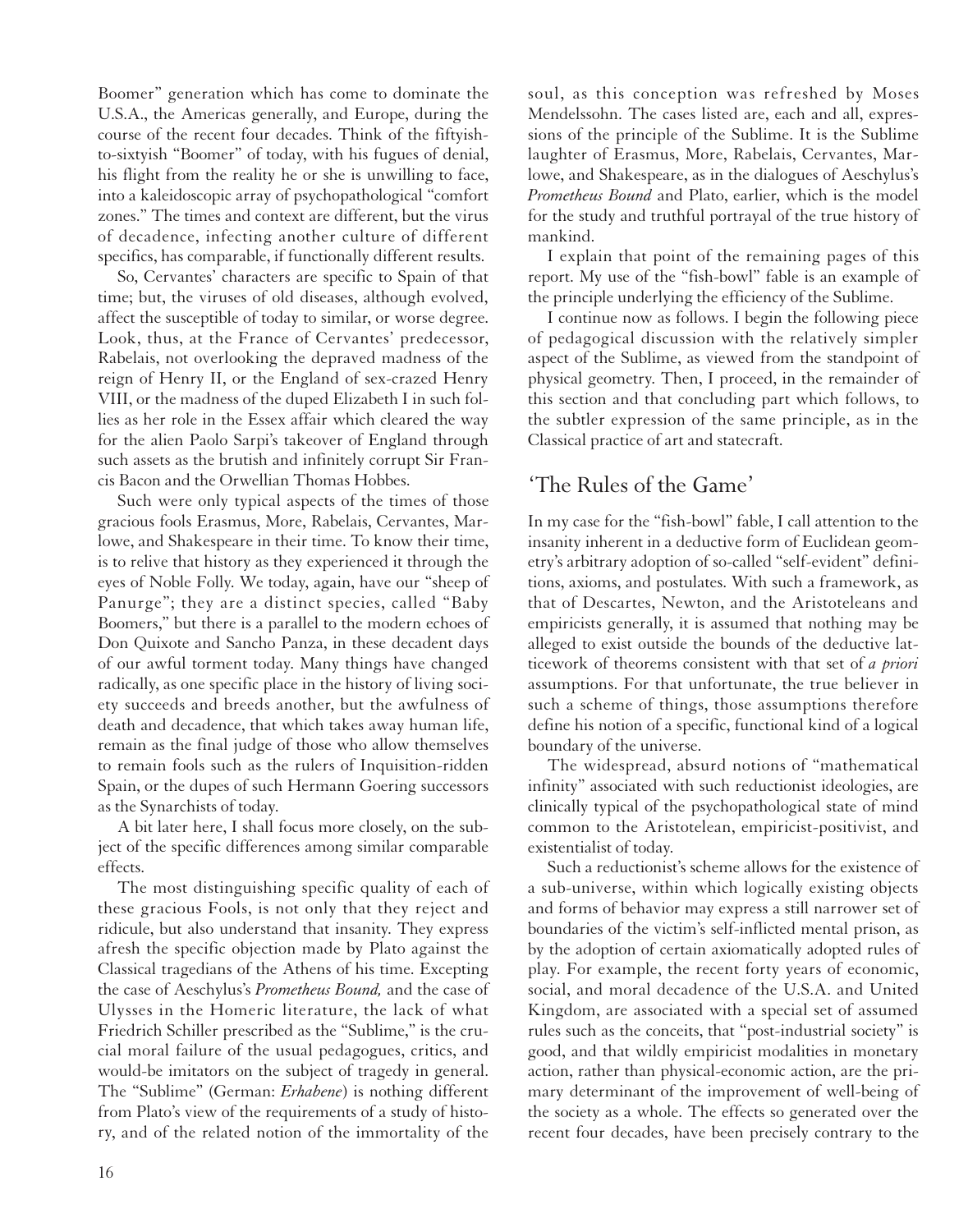outcome assumed by those who have adopted, and acted according to such arbitrary, aprioristic, or quasi-aprioristic assumptions. Such a saddening outcome illustrates the principled form of real-life tragedy in general.

The way in which children, for example, are induced to play prescribed games, "by the rules," shows us those vulnerabilities of the mind by means of which the population as a whole may be induced to act under the influence of its effort to play and win that childish game which is such a falsely imagined universe, rather than in the real universe in which they are situated. This is the root-mechanism of tragedy of even entire nations. Such is the import of the statement to Brutus by Shakespeare's Cassius, "that we are underlings": They work within the existing ideology; but, thus, even when they attempt to rearrange the furniture of that ideological house, rather than removing the ruling error of that culture, they only make bad matters worse, as Shakespeare's *Julius Caesar* aptly illustrates the point from real history.

Yet, even when doom is pounding on the sally-port where delusion reigns within, as in the domain of today's dumbest President in U.S. history to date, Dummo, who is not to be mistaken for anything as useful as a member of the Marx-ist entertainment family, says that since his actually failed policies are the best in the world, the remedy for short-falls in performance is to increase the emphasis on precisely those policies. If the majority of the population refuses to face the virtually self-evident reality that this present occupant of the institution of the Presidency is not only a virtual babbling idiot, but a very mean-spirited, and often sadistic person, as well, and would even vote him into office for a second time, that people will have no one as much as themselves to blame for the consequences of their folly. The tragedy is not that they have such a President, but that they are so ridden by the folly of their fish-bowl mentality, that they are impelled to make such a disastrous choice.

Games! Games! Games played by childish fools such as Dummo. Dummo is a sickening symptom of that disgraceful decadence of our nation's culture which disgusts the world at large today; but, it is not so much a judgment on President Dummo as upon the folly of the national mass of fools who are prepared to support, condone, or even prefer his re-election to a new term.

The failure of the form of economy assumed by the reigning pattern of assumptions during the recent four decades, shows that the real world has been proceeding according to a form of cause-effect assumptions contrary to the presumed benefits of the adopted, aprioristic ideal scheme. Such evidence indicates that the real universe exists "outside" the universe of the ruling assumptions of that society during that preceding interval. Therefore, in

this way, that society is doomed by its own assumptions, and can not be rescued, except by acting in an implicitly "revolutionary" way, by going outside the bounds of those currently reigning assumptions. If not, if society chooses to defend the erroneous aprioristic rules of its childish games, rather than replace them in ways which negate the policies responsible for the looming crisis, the society is doomed by its own choice. Unless it were willing to overturn the relevant, pathological element of its most cherished axiomatic belief, it might not even survive.

In other words, then, we have the following.

Like our incumbent (and greatly encumbering) President Dummo, the true believer's reaction is to act according to his fixed set of fanciful, axiomatic-like rules, rather than adducing conclusions, bearing on critical, ontological judgment of the quality of those rules themselves, from a scientific assessment of the evidence. If "free trade" fails, for him there must be an intensification of "free-trade principles." Why? "Because they will always work," even when they have precisely the opposite consequence. If "free trade" cuts prices, "That is good, because 'cheaper prices always help the economy,' " even when the price falls below the actually incurred cost of production! When cutting taxes on upper-income brackets of speculators pushes the nation into bankruptcy, cut those taxes still deeper, because "eliminating taxes will always bring greater prosperity." "We Baby-Boomers will not be pushed into returning to the ways of our fathers' generation." Thus, like our poor Dummo, George W. Bush, Jr., did the children of fabled Hamelin follow the piper, out and away, perhaps never to return to that residence again.

Such playing of childish games, has been the mass behavior of the increasing majority of U.S. voters, and others, over the recent forty years of following generally accepted, popular delusions.

Let us treat the series of pedagogical examples given immediately above as just that, and now recapitulate the essential argument to be made in the following terms. We consider the exemplary significance of the work of Bernhard Riemann for a science of physical economy.

#### Enter, Riemann

The crucial contributions of the leading scientist Bernhard Riemann (1826-1866), were the outcome of chiefly Nicolaus of Cusa, Johannes Kepler, Gottfried Leibniz, and Carl Gauss before him (with numerous contributors in that same trend included in that interval). His crucial, revolutionary importance for all of modern physical science, is defined, paradigmatically, on essential points, by his celebrated 1854 habilitation dissertation, on the sub-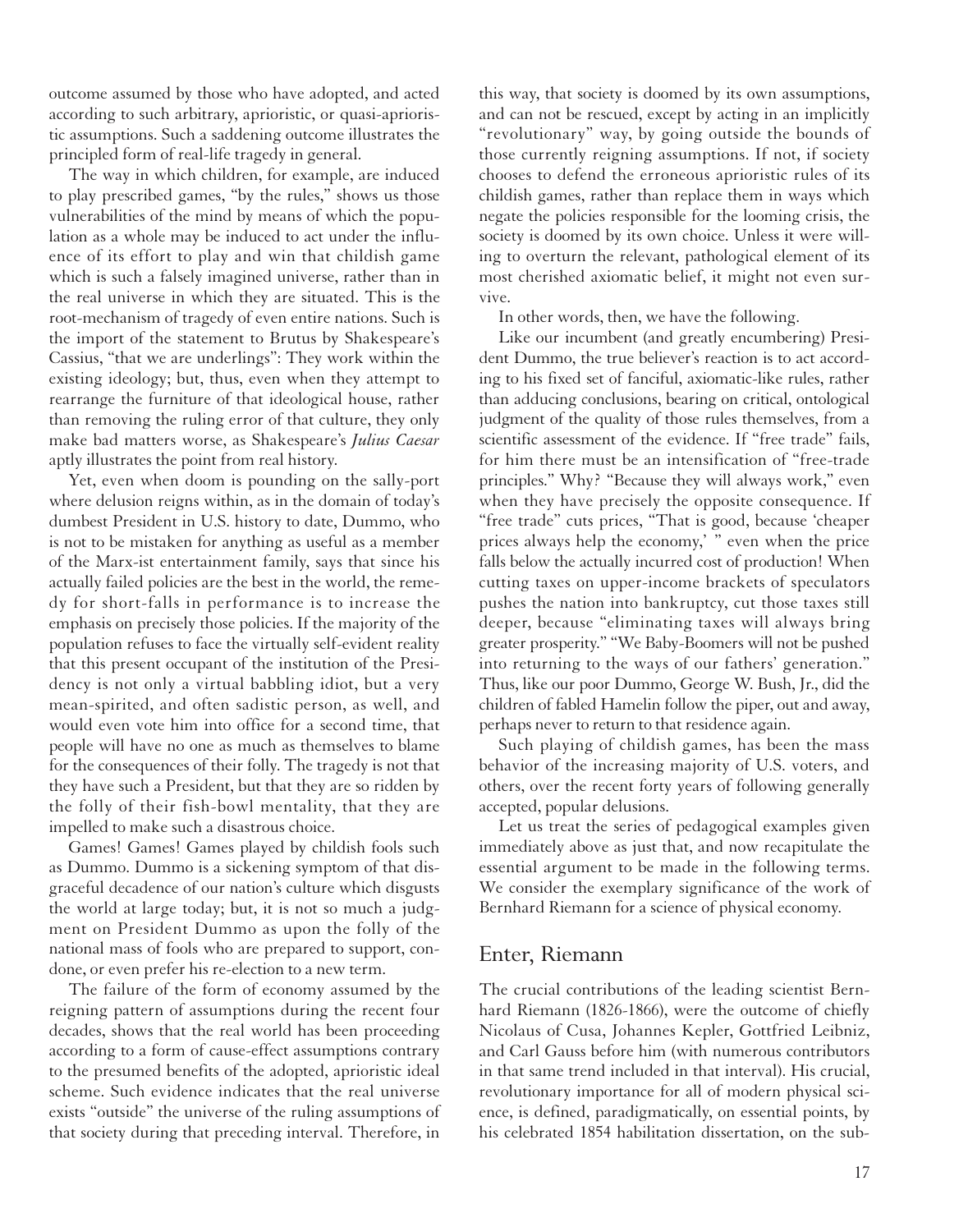**Dummo is a sickening symptom of that disgraceful decadence of our nation's culture which disgusts the world at large today; but, it is not so much a judgment on President Dummo as upon the folly of the national mass of fools who are**

**prepared to support, condone, or even prefer his re-election to a new term.**



*President Dummo: George W. Bush in Iraq.*



*The Marx-ist entertainment family: Groucho, Chico, and Harpo—a far more useful group than the unfortunate Dummo.*

ject of "The Hypotheses Which Underlie Geometry." The essential step forward embodied in this work, is that the notion of dimensionality in physical processes, must be limited to discovered universal physical principles which, as what he terms, in German, *Geistesmasse,* have been validated as universal, that by a sufficiently unique quality of physical-experimental evidence. The popular notions of space, time, and matter, are thus excluded by competent modern science forever after, leaving only Riemann's notion of physical-space-time in their place.

This notion of physical-space-time, is not claimed as a final, fixed definition of the known universe. Rather, to state the matter in a choice of concise language, new discoveries of that quality will expand the definition of the universe, an expansion which we must expect will result in a new value for a "unit of action" corresponding to Leibniz's physical-geometric definition of universal physical least-action within an implicitly complex domain.

In plainer language, the practical significance of this is that we know the universe only to the degree that we have discovered and mastered certain among all of the powers contained within it. These known powers are experimentally validated universal physical principles of action, by means of which man's power over his universe, as Plato defines power, is increased to the effect of implic-

itly raising the level of potential relative population-density of the human species.

The scientist who has come to know that much about the universe, also knows that the picture is not complete; there remain disturbing anomalies in the total evidence, as the existence of hitherto unknown, additional powers are merely typified by evidence of matter/anti-matter reactions. What we know, is that the universe is organized for our purpose as the complex domain implies, and that progress results in man's increased power, as expressible in terms of Leibniz's notion of universal physical least action.

The fact of our certainty, that our knowledge of the real universe is limited in scope, forces us to think in terms of what we name "phase-spaces." For example, there is the real universe which no one shall perhaps ever know completely, as distinct from what we presently do know with a practically reasonable degree of certainty. Thus, we say, that the universe as we know it, is for us, as for Riemann, functionally, only a phase-space of the implied dimensionality of the real universe.

We also employ the term "phase-space" in a slightly different way. For example, we may distinguish experimentally among abiotic, living, and cognitive (noëtic) processes. The latter is a reference to the powers of cre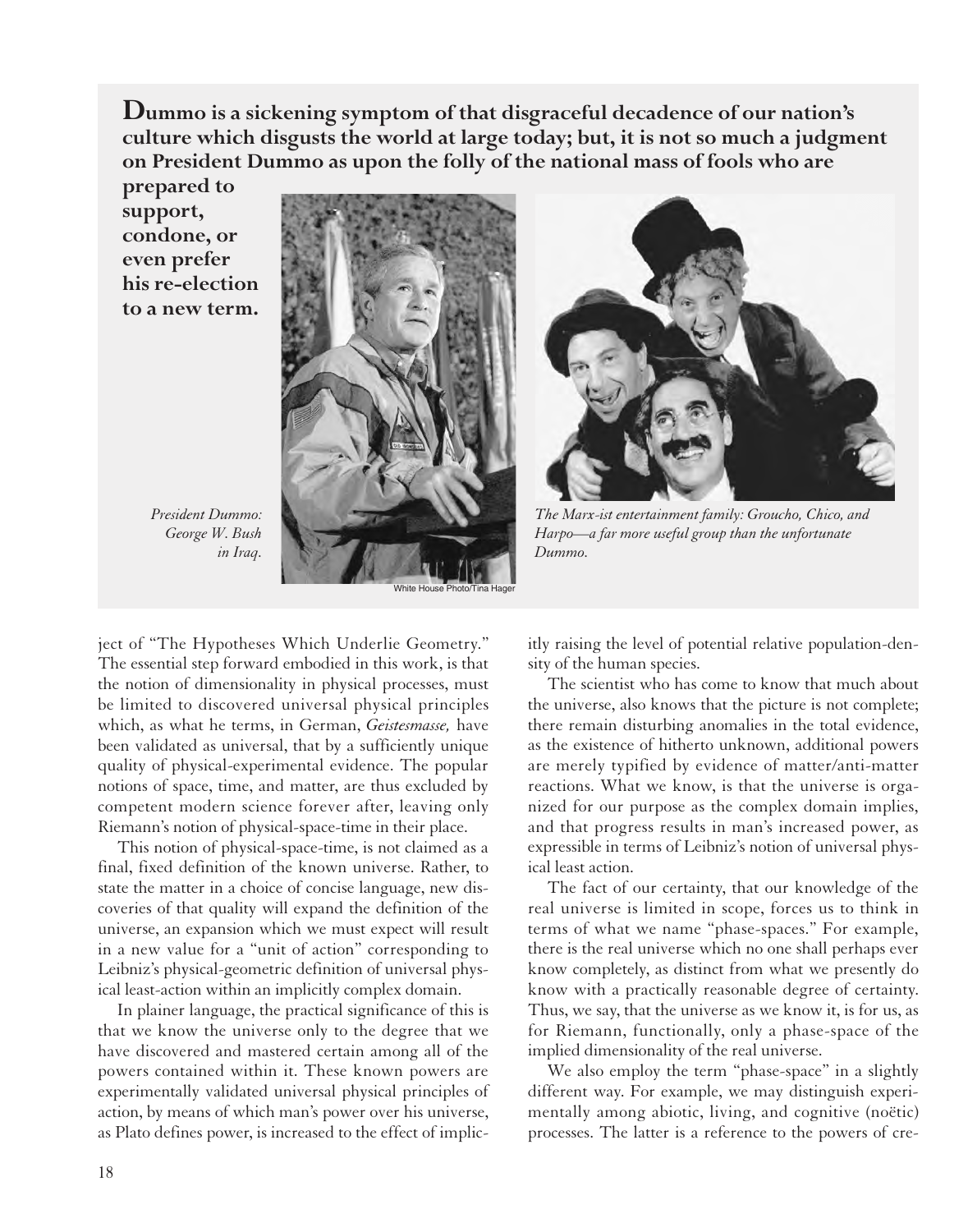ative discovery of newly known universal physical principles by the individual human mind. This division among three types of phase-spaces was already known within the bounds of ancient Classical Greece, and has been given a richer meaning by aid of the discoveries of the celebrated biogeochemist V.I. Vernadsky. These kinds of phase-spaces are respectively distinct, as they are defined by unique-experimental modes, but nonetheless interact in a universal, hence multiply-connected way.

#### The Sublime in Classical Art

Now, that said on background, return to the matter of *psychological* phase-spaces, the domain of Classical artistic composition and the scientific side of politics. We must consider three broad, principal classes. Those entail known principles, first, which constitute actual, but limited knowledge of the real universe. In addition, there are those assumed principles which are false. There are, third, principles which bear on the expansion of actual knowledge of principles of the real universe, including those principles yet unknown. In all civilizations, there is a certain mixture of the first two. In rare cases, up to the known evidence of the present time, there is a grasp of the implications of the third class, as I point in that direction here and now. The third of these classes is the location of Schiller's Sublime.

Usually, the combination of parts of both of the first two ranges of phase-spaces, defines a social-psychological phase-space with the characteristics of what I have defined, pedagogically, as a cultural (e.g., social-psychological) fish-bowl. The practical importance of making that and related distinctions, is shown by considering two contrasting types of modern historical effects of such combinations of relatively valid and false axiomatic assumptions.

Take the case of the shift of the characteristic features of the U.S. economy, from the relatively viable practices of the Franklin Roosevelt legacy of 1933-1963, with what has shown itself to be the systemically self-doomed character of the trends of the 1964-2004 interval to date. During the 1945-1963 interval, the post-Franklin Roosevelt system was gravely flawed, morally and otherwise. Nonetheless, the underlying trend in the economy was along an upward trajectory, thus reflecting the changes to this effect introduced, or reintroduced under President Franklin Roosevelt. With the onset of the U.S. official war in Indo-China, and the associated rock-drug-sex youth-counterculture of the 1964-1972 interval, an overall change in systemic character of the economy had been introduced and somewhat consolidated as a trend. Since the onset of that latter phase, especially since the radical changes in the monetary-financial system of 1971-1972, and the added radical changes, such as "deregulation," in physical economic policy during 1977-1982 and later, the interrelated economies of the Americas and Europe were on a systemic track toward self-inflicted doom: doom in the sense of true Classical tragedy.

To understand the mass behavior of the U.S. population today, we must focus immediately on the principal effects of the experience of a succession of four adult generations: that born approximately the end of the Nineteenth century, the adult generation of the post-World War I babies, the adult generation of the post-World War II babies, and the young adult generation of today. I focus principally on the importance of the 18-25 age-group of today.

The delusions predominant among the adults of the age of Wilson, Coolidge, and Hoover, have embossed on their children's mental character the successive experience of the disgusting decadence of the "Flapper Era," and its consequence, the terrible psychological payment exacted from them for that "Era," the shock of the 1929- 1933 Depression.

Their children's generation experienced the Rooseveltled recovery from the Depression and the U.S.-led victory in World War II, but they also experienced the terrorizing right-turn in life, which erupted as a coincidence of the nomination of Harry S Truman, as an ailing President Franklin Roosevelt's successor. They experienced the entry into the right-wing utopian's nightmare of Truman's adoption of Bertrand Russell's 1940 doctrine of preventive nuclear warfare; but they also experienced sweet relief which military traditionalist, and anti-utopian President Eisenhower brought, mixed with the utopian economic-policy follies of Arthur Burns.

The members of their children's generation, the legendary "Baby Boomers," were taught to be smart, but never "blindly" tell the truth, or act upon it ("Lest the FBI come to eat your father because of what you say in school, or in front of our infinitely nosy neighbors!") In the aftermath of "The Bomb" and the legacy of Truman's offspring, called "McCarthyism," we bred those children to become an adult generation of self-doomed sophists.

The entry of the generation of the 1950's juvenile and adolescent sophists into young-adulthood was heralded by the series of successive shocks typified by the pro-fascist Allen Dulles's utopian right-wing adventure, the Bay of Pigs, by the outgrowth of the Khrushchev-Bertrand Russell negotiation of the 1962 Cuba Missiles Crisis, the right wing's assassination of President John Kennedy, the launching of the right-wing utopian dive into folly, which was the official Indo-China war, and the assassinations of Martin Luther King and Presidential pre-candidate Robert Kennedy. These and related terrors of the time, prepared the way for the takeover of the U.S. government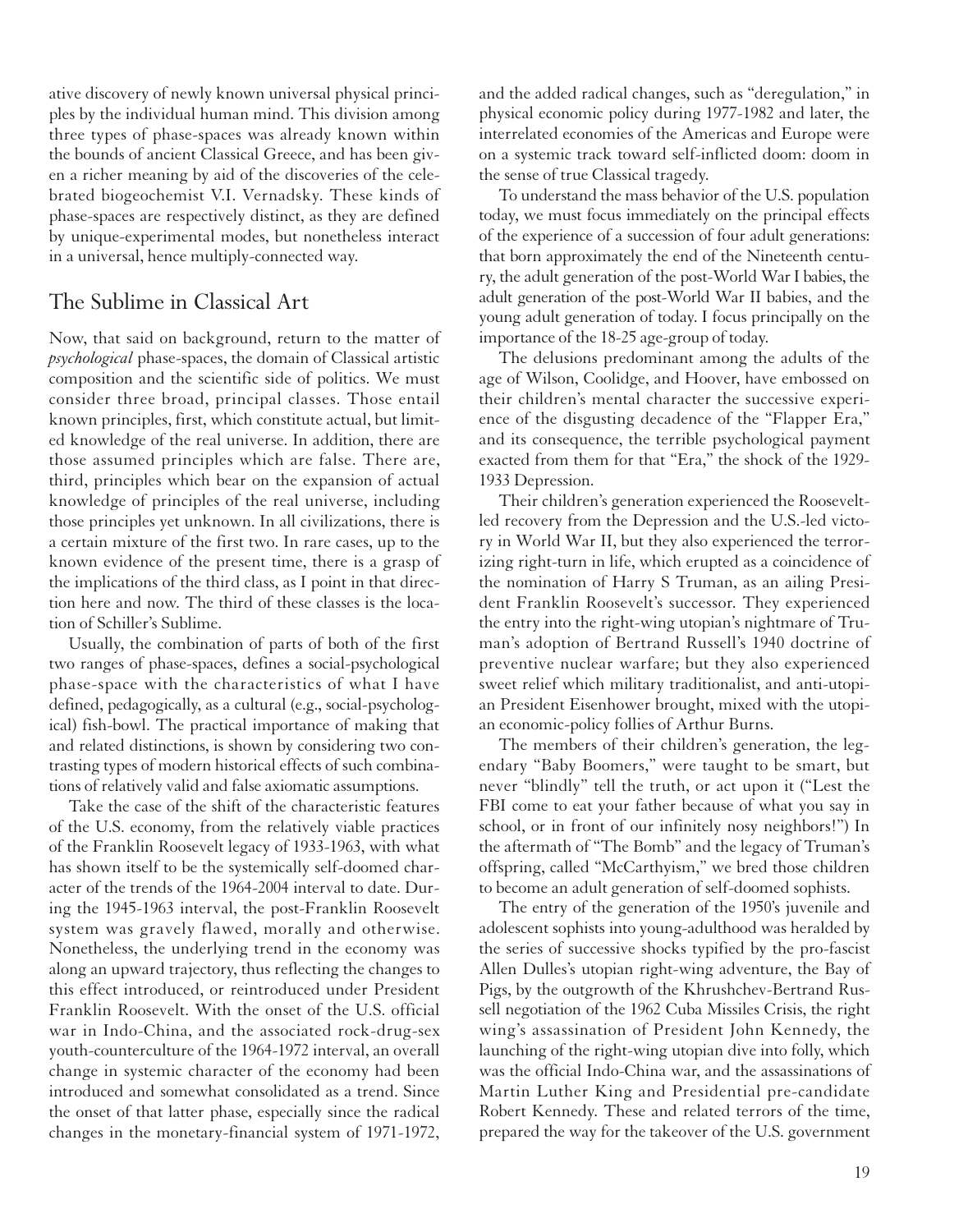by the utopians grouped around the "Southern Strategy" of Richard Nixon. Then came the destruction of global economic sanity by the successive steps of 1971-1972 toward destruction of the post-war monetary system.

That succession of 1961-1972 shocks produced what became known as the rock-drug-sex youth-counterculture of the mid-1960's. This was in fact an outburst of mass-insanity, largely orchestrated, among the generation of those entering leading universities during this period. Not all went to the depths of that countercultural orgy of the times, but the political activists associated with that cultural paradigm-shift, became the cutting edge of the most savage innovations which came to be either advocated, or tolerated by the majority of that generation's more influential strata.

What had happened to the "Baby Boomer" generation was the combined product of a fear-driven, mass-psychotic flight from the reality of the world's most productive culture, a reality typified by the U.S. in the aftermath of the Franklin Roosevelt recovery, into a nuclear-armed, post-industrial utopia shaped in the image of the perverted fantasies of H.G. Wells and Bertrand Russell, and such perverts unleashed by Russell as the Huxley brothers, George Orwell, and such Russell followers as the "cybernetics" cult of Russell disciples such as that hornedstaff-wielding witch, the late Dame Margaret Mead and her kind. "The Children of the House," who saw themselves as the prettiest generation of them all, the "Golden Generation," were turned, by such brainwashing, into the collective, Dionysian monster dedicated, wittingly or not, to the destruction of the House itself.2

Science itself was replaced by the lunatic science-fiction cult of "cybernation."

Looking at these psychological effects in physical terms of reference:

As long as the morally and intellectually downward trend of changes is in the direction of only decreasing the required uphill rate of universal physical least-action in the economy, the system, however otherwise flawed, was viable. It is when that direction was reversed systemically by 1961-1972 terror and the ensuing post-1963 developments, that we have such relevant cases as the doomed fish-bowl, as in the case of the self-doomed, present

20

 $\overline{\phantom{a}}$ 

world monetary-financial system of today.

For example, virtually the entirety of the generation which came to adulthood after the 1962 missiles-crisis and the assassination of John F. Kennedy, most notably the so-called "'68'er" generation, is viciously incompetent in what were formerly considered the rudiments of managerial competence in economics practice. The most crucial observation to be made, is: the physical side of increase of the *per-capita* output of net wealth escapes them. The subject bores them to the point that repeated allusion to relevant facts of the matter evokes an angry outburst tantamount to, "Stop talking about it! I am telling you for one last time: 'We don't go there'!" "Don't talk about producing wealth; bring in the money!" These kinds of knee-jerk reactions among managers from the Class of '68, are tell-tale clinical markers of the way in which a pathological phase in culture is reflected in the personal behaviorisms of the individual. It is a symptom of what Yale's Dr. Lawrence S. Kubie identified as "the neurotic distortion of the creative process." That creative process, as (predominantly) absent in the general culture of the "'68'er" generation (compared to the preceding, admittedly flawed generation), is the location of the specifically human quality which Schiller's argument associates with the concept of the Sublime.

The pathology of 1964-2004 to date, is comparable to both the decadent culture of the Emperor Diocletian's code, as echoed in the "zero growth" mentality associated with the most reactionary among the medieval guilds, the Luddites, and the most stubbornly backward of the organized crafts today. In ancient and medieval society, and among the Luddites and their kind, the psychopathological trait corresponded to such expressions as, "I simply do as my father and grandfather did before me." So, the fathers and mothers of today's young adults eat their children, by spreading such the pathological ideologies of the now-aging "'68'ers." The stubborn hostility to creative innovation in terms of principles of physical action, as reflected in such cases, as among the Baby-Boomer "ecologists" and their dupes today, is the "zero technological growth" state of mind commonly reflected in the mass and related behavior of, in particular, the "68'er" generation today. This induced, pathological state of mind and morals, is not only the characteristic behavioral trait of the so-called "ecology movement." It is also, more broadly, a general correlative of those other, pathological forms of mass behavior associated with the fish-bowl syndrome among society's currently reigning Baby Boomers.

In all this, the most deadly feature of the delusions which have taken over the presently reigning "Baby-Boomer" generation of the Americas and Europe is the fact that that generation is not a true body of individuals;

<sup>2.</sup> This refers to such directly observed occasions as a Bucharest Conference on population-control, during which awkwardly lumbering Dame Mead took hostile pursuit, wielding said witch's staff with mayhem intended, of the athletic, nimble, and merrily laughing Helga née Zepp (later Helga Zepp LaRouche). A veteran LaRouche hater in her haunts at Columbia University and (ostensibly on exhibition) at the New York Museum of Natural History, the beastly Dame was occasionally observed by eyewitnesses who reported her as in full display of a kindred stick and temperament.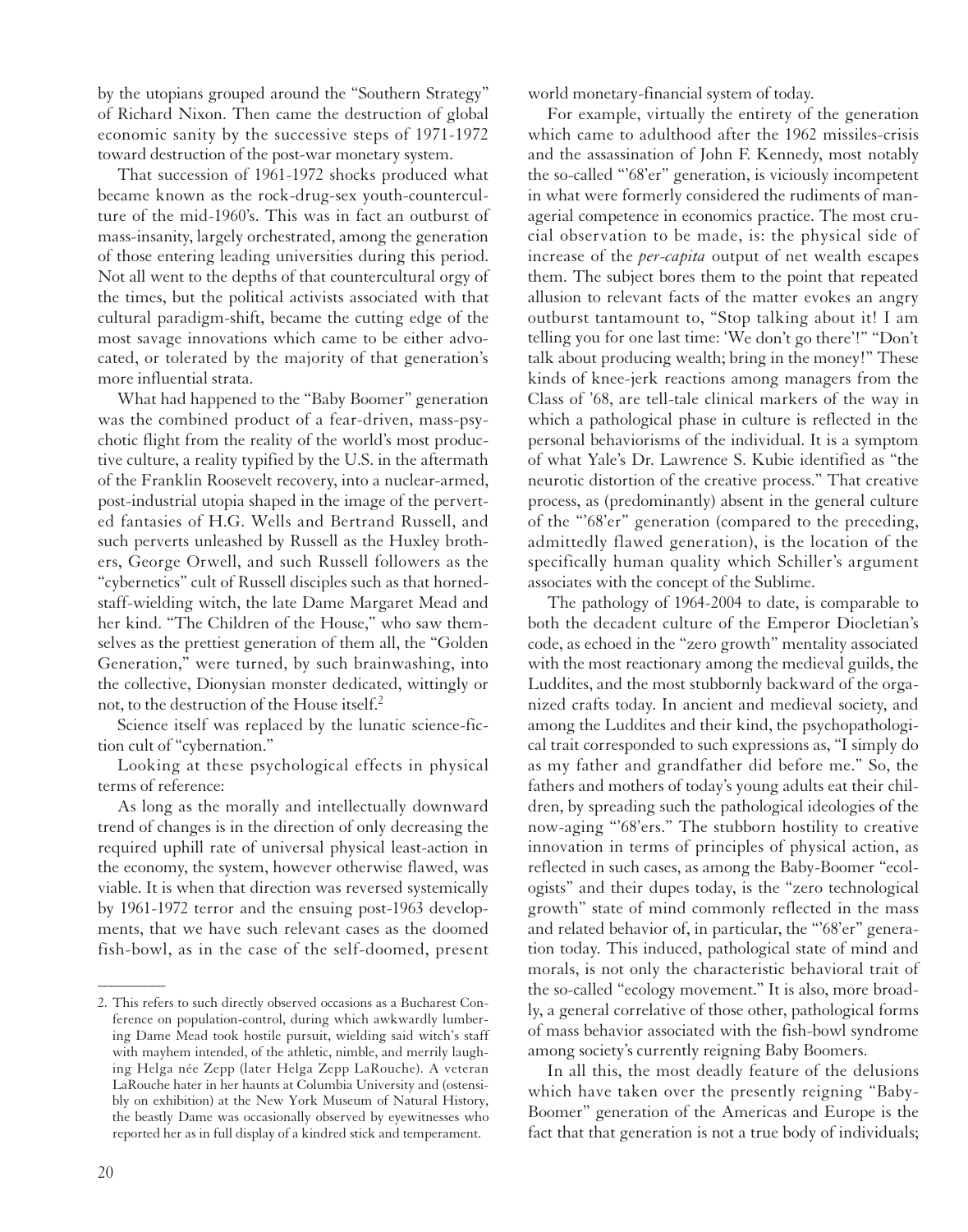it is a collectivist mentality, a conformist, collectivist generation, converging upon the extreme of Aldous Huxley's *Brave New World* and his crony's, George Orwell's *1984.* Their extreme, and extremely labile notion of "democracy" as a truth-free reign of trends in mass-opinion, confronts us with a truly Orwellian image of the culture of the U.S.A. and Europe today. What makes this worse for the U.S.A., than even Europe, is the delusion of American "rightness," that we are right because we are the U.S.A., not because we are right in truth. The virtually imbecilic role of President George W. Bush, Jr. reflects this kind of dementia. The fact that a large number of citizens would even consider re-electing so obvious a virtual idiot-prince as king, is proof of a corresponding mass-dementia in the population at large.

Thus, we have now reached the outer limit of the continued existence of a European civilization which continues to tolerate the mass-insanity so induced in the socalled Baby-Boomer generation.

Yet, the situation is not hopeless. The now-inevitable collapse of the present world monetary-financial system, shuts off the source of psychic sustenance on which the self-confident reign of this mass-psychosis depends. Such points in world history have always been monstrously dangerous; the threat of a global dark age today is as great, or greater than at any known time in earlier history. It is also a moment when the discredit which the prevalent delusion of the U.S. is now heaping upon itself, means that the popular perception of the world depression now already onrushing in fact, weakens the collective self-confidence in that reigning delusion which rules the Baby-Boomer generation's elites. It creates an opening for a new cultural paradigm-shift, turning back toward what may be judged the best of what we had during the 1933-1964 interval, while debriding those influences which had misled our culture into what became the follies of the Baby-Boomer generation's reign. It is also a time of great danger to civilization at large, because the spokesmen for such Baby-Boomer ideologies are now so desperately desperate.

By seizing the opportunity to uproot and debride those fictitious axiomatic assumptions which define the Baby Boomer's reign as life in a vast goldfish-bowl carrying its contents to disposal in a cultural cess-pool, and by recognizing the impacts transmitted by that history embedded in the transmitted cultural experience of successive preceding generations, we are able to find our way back to reality, and, also to learn the lessons which open up to us the prospect of a future better than that mankind has had until now.

That goal may be achieved only through a sense of the Sublime. The agency of the Sublime is there; but, you must work to free its potential to become the actuality of generations now emerging. As in all discoveries of experimentally validated universal principle in physical science, in the matter of social processes, it is by detection and mastery of the clinically definable anomalies of popular opinion and practice, that the need for discovery of a beneficial change is prompted, just as Kepler first adduced the universal principle of gravitation from a paradoxical anomaly in the normalized orbit of Mars.

To recognize that the Baby-Boomer generation's grief is the source of its presently acute and worsening state of sickness, is the first step toward curing our culture of an imminently deadly cultural sickness. Rabelais would concur. That discovery must lead to the next step, the discovery of the cure.

# 4. The Sublime As Principle

To complete the picture which has been in the making here thus far, begin with two examples of the role of the Sublime in political history. The first, the account by von Schlieffen and some complementary sources on Frederick the Great's defeat of the Austrians at Leuthen on December 5, 1757, and my wife Helga Zepp LaRouche's in-depth attention to the influence on Friedrich Schiller's studies in depth, of both the war of Spain in The Netherlands and the Thirty Years' War, in shaping the Prussian role in the defeat of Napoleon Bonaparte's 1812 invasion of Russia. These two clinical cases, when compared with Schiller's insights into the actual characteristics of the Venice-orchestrated 1511-1648 religious warfare, including the Thirty Years' War, serve as key benchmarks of a single piece, which provides insights into the nature and role of the principle of the Sublime for today.

First, the implications of the battle at Leuthen.

The so-called "Seven Years' War," which was the broader context in which Frederick's war was fought, was an expression of the struggle of the British East India Company of then-youthful Lord Shelburne, to establish the basis for a new world empire, intended to succeed in perpetuity beyond the point comparable to the time the Roman Empire had failed. The Venice-style British game, was to create a situation on the continent of Europe, in which the continent would become unable to unite to challenge the imperial financier and maritime power of the emerging British Empire. The isolation of France, and the engaging of Prussia, Russia, and Austro-Hungary in the attrition of perpetuated conflicts, was a leading feature of London's neo-Venetian-oligarchical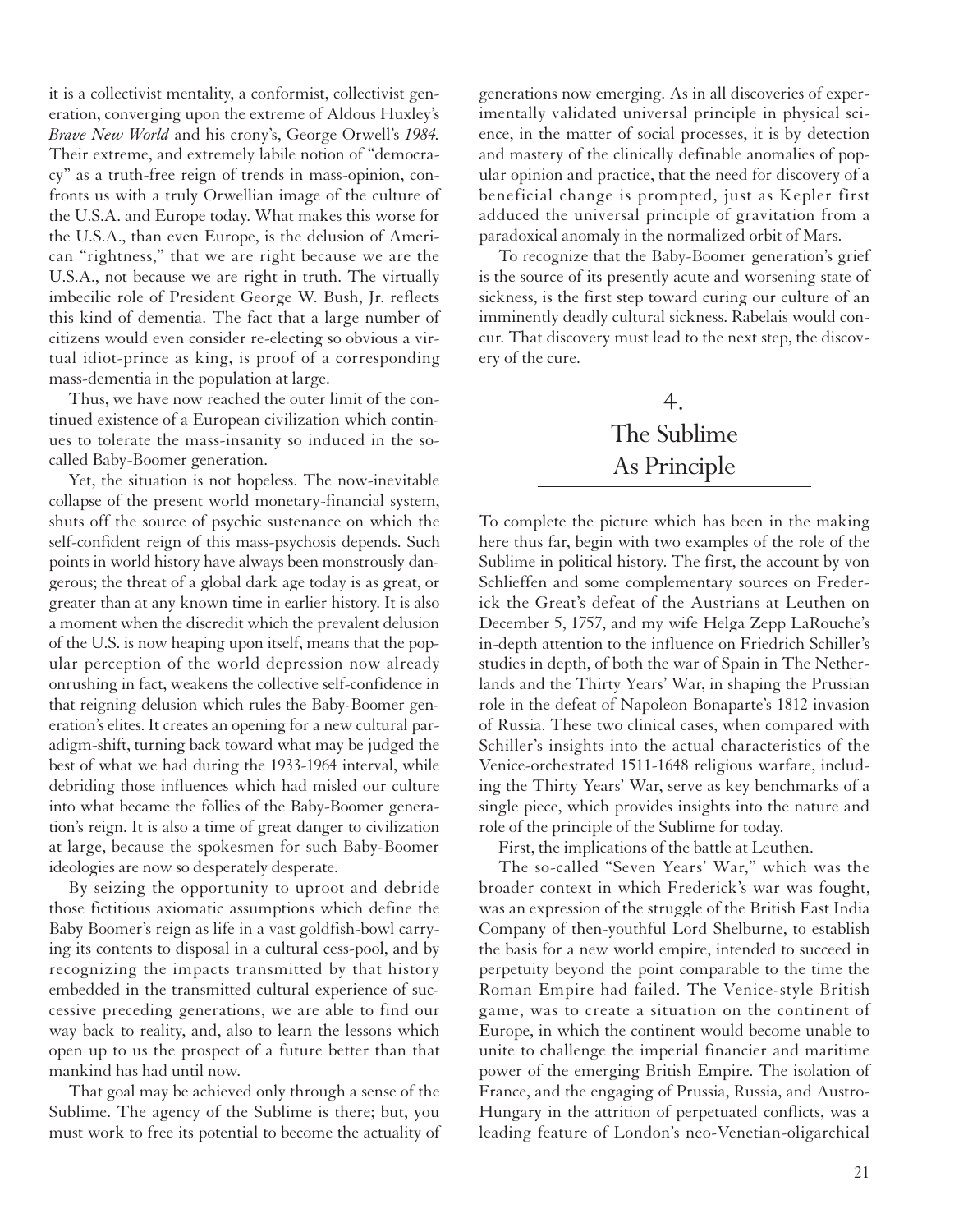policy of "divide and rule" over its intended continental, and North American victim.

The crushing of the aspirations of the British colonies in North America, and the destruction of France, were Shelburne's leading objectives during the period of the transition from the George II of that time (not the U.S. "George II") to George III, especially from the time of the 1763 Treaty of Paris, onward. The defeat of the continental alliance against Prussia, as played from William Pitt (the Elder)'s London, was used as the opportunity for a process culminating in two World Wars on the continent of Europe, and, more immediately, the distraction of France's attention from British imperial undertakings in North America and India.

The notable feature, for our purposes here, of Frederick's victory at Leuthen, is the way in which Frederick, facing a professionally capable Austrian force nearly double his own troop strength, twice outflanked, and routed that enemy force on that day. Notably, the Austrian force commanded by Charles of Lorraine was deployed for a Cannae-style flanking operation against Frederick; thus, he outflanked the would-be flankers' seemingly irresistible, Classical battle-plan.

Relying on his confidence in not only the quality of his troops and their commanders, but relying also on his certainty of their confidence in him, he deployed them abruptly, in a great breaking of ranks and scampering, to regroup in full force on the Austrian flank. Frederick was relying on what came to be known later, under Scharnhorst and "old" Moltke, as the voluntarist principle of *Auftragstaktik* (e.g., mission-orientation tactics), the most essential of the doctrines upon which German military excellence of training and discipline was premised, until the practice of the doctrine was banned in more recent times. The use of this added dimension of capability of his forces, made his approximately half, more than double for the results of that battle that day.

That is not merely a military principle. It is the application to the domain of military practice of the most fundamental principle of scientific progress, artistic achievement, and is the principle which my associated LaRouche Youth Movement practices as a political force more than twice as effective, *per capita,* as any other political organization on the field of political campaigns today.

As a matter of strategy and tactics, the principle illustrated by the case of Frederick at Leuthen, is recognizing that an otherwise well-trained adversary has shown himself to be a victim of his own fish-bowl mentality, to the extent that he fails to consider the possibility of a reality outside the bounds defined by his fish-bowl mentality. In the comparable case of Lazare Carnot, the modern author of the concept of strategic defense, Carnot's leading France to victory over a supposedly unbeatable mass of all the invading armies of Europe, the same principle applies, including Carnot's leading role in a revolution in military technology made possible by his associates of Gaspard Monge's pre-Cauchy leadership of France's Ecole Polytechnique. This legacy of Carnot and Scharnhorst was imperfectly echoed by von Schlieffen's famous Classical military work on *Theory of the Flank,* and in earlier practice, by William T. Sherman's playing hammer to Grant's anvil in flanking the Confederacy in its final defeat.

As Helga Zepp LaRouche researched and reported on this, the crucial development leading to the defeat of Napoleon's attempted conquest of Russia, was the contribution of an in-law of Friedrich Schiller, von Wolzogen, who adduced the proposed Prussian plan for defeating Napoleon, from Schiller's elaborated historical studies of the Spanish war in The Netherlands and the related case of the 1618-1648 Thirty Years' War. This approach was adopted by the circles of Scharnhorst, and presented to Czar Alexander I by Prussian advisors vom Stein, von Clausewitz, *et al.* This became the Classical strategic defense of Russia, which led to the downfall of Napoleon Bonaparte, the policy of strategic defense employed by the Soviet Union during World War II.

This was the same concept of strategic defense which I had proposed, for U.S. strategy toward the Soviet Union, as part of my 1980 Democratic Presidential election-campaign, and which I recommended, with qualified success, to the immediate advisors of the President Ronald Reagan whom I had met during a campaign event in New Hampshire. This was named by President Reagan as his "Strategic Defense Initiative." It was the Soviet refusal, by Soviet General Secretaries Andropov and Gorbachev, which led, as I had warned the Soviet government, to the 1989-1991 disintegration of the Warsaw Pact and Soviet Union itself. I had warned the Soviet government's representatives to me, in the back-channel discussions of February 1982, that rejection of President Reagan's proffer, were he to make it soon, would mean that the Soviet economy would disintegrate within about five years. It required six years. Instead of preparing to fight an impossible war, flank the problem according to the same political principle which proved successful, in Cardinal Mazarin's hands, in securing the seemingly impossible peace of the 1648 Treaty of Westphalia.

These examples are each illustrations of the practical working of Schiller's principle of the Sublime.

## Lycurgus *vs.* Solon

Friedrich Schiller was a towering genius of his time, standing above all others, including those numerous peers who relied upon his wisdom in matters of art and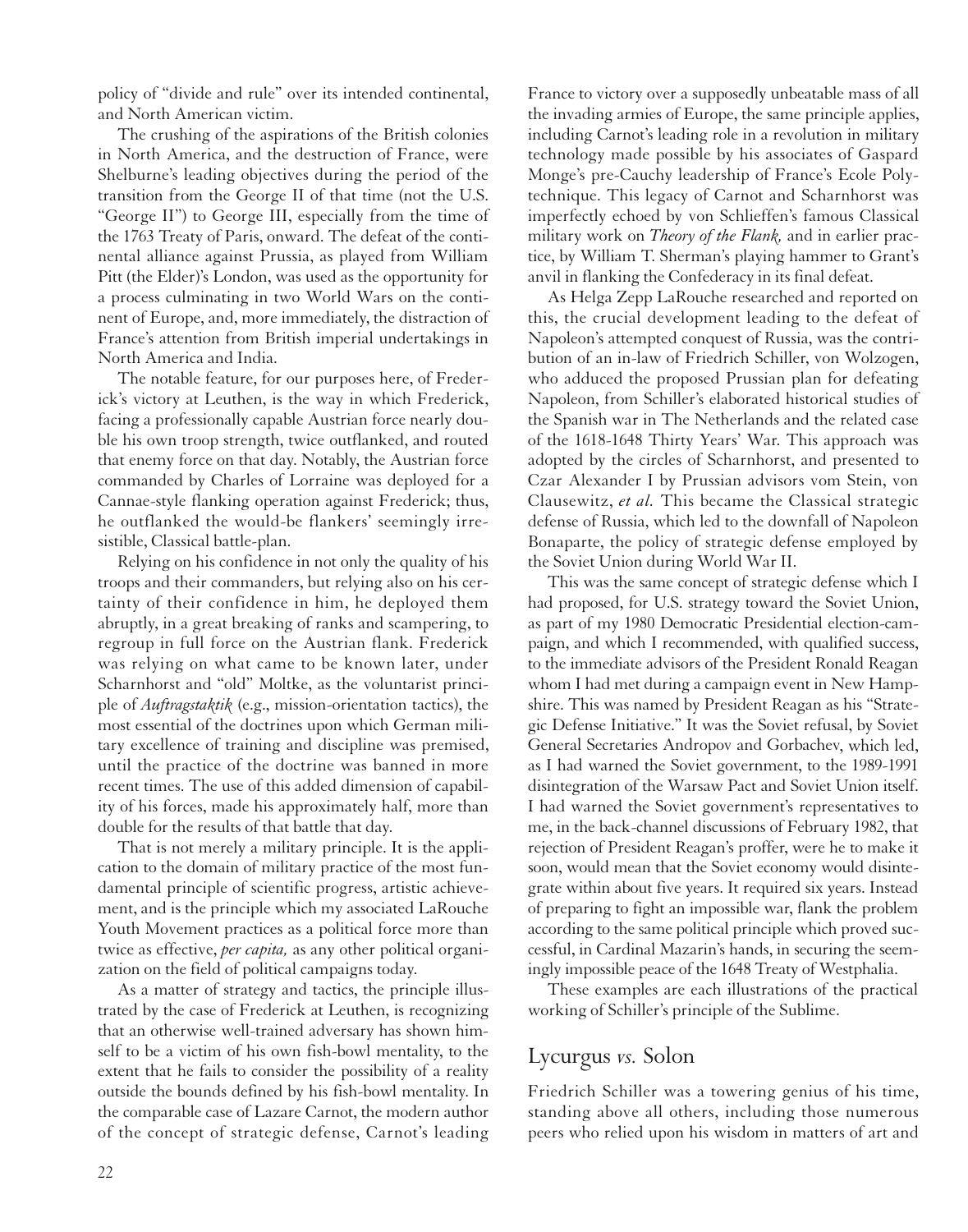**The provocation of the powers of creative insight into the immortal domain, provokes the passion which may uplift a person, an entire nation, in times of even horror such as the reign of the Inquisition or its successor, Adolf Hitler. It is by**



**resort to the Sublime, that the great advances in man's power over nature are accomplished, and, by the same means, victory in seemingly impossible battles.**

*LaRouche Youth Movement sings and organizes at the Democratic Convention, Boston, July 2004.*

statecraft, in the most notable productions of poetry, drama, and historiography thereafter. His dramas are impeccable fruits of historical insight applied to scholarship. The most simply accessible introduction to his political genius, is found in his famous lectures, as Professor of Universal History at the University of Jena. Typical is his theses on the subject of the contrasted constitutions of the tyrant Lycurgus and the noble Solon. As Schiller emphasized on that occasion, European history is of a single piece, traced from the outset as the unfolding of the conflict between the opposing forces represented, respectively, by Solon and the Lycurgus whose tyrannical system of brutality was, in historical fact, chiefly the product of the evil Apollonian Cult of Delphi.

Riemann must have nodded at Schiller's approach to defining European culture as a specific kind of organism. It was an approach consistent with the concept of *Geistesmasse* presented by the Schiller admirer, and Kantianism opponent Herbart, who influenced Riemann on this account. In brief, the significance of this view of European culture is the same view of the nature of universal physical principles which recognizes a discovery of an experimentally validated, universal physical principle as an object of the mind, an object which often, appropriately, bears the proper name of a relevant personal discoverer. European civilization, as Schiller defined the conflict between the legacies of Solon and Lycurgus, is a social process to be viewed as a distinct single organism, with distinct kinds of principled species-characteristics in its development as a process.

This integrity of European culture is defined principally by its positive qualities, but positive qualities in organic, mortal struggle against its infestation with a contrary, malignant current. This conflict between good and evil in ancient historical Greece, was between the legacy of such figures as Solon, Thales, and Pythagoras, Socrates, and Plato, and their principal adversaries, the Phrygian Dionysos and the Delphic Apollo. The cult of Dionysos is the root of modern fascism, a.k.a. Synarchism, and the history of sophistry, in its various manifestations, such as modern Anglo-Dutch Liberal parliamentary (and *parla-dementary*) empiricism, in European culture, flows essentially from the Delphic cult of the priests of Apollo. It is the manner and method which the best of European culture deploys against the insolent force of evil, which defines the continuity of European culture as a functionally distinct object of the mind in the history of our planet. Schiller's counterposition of Solon to Lycurgus typifies this point.